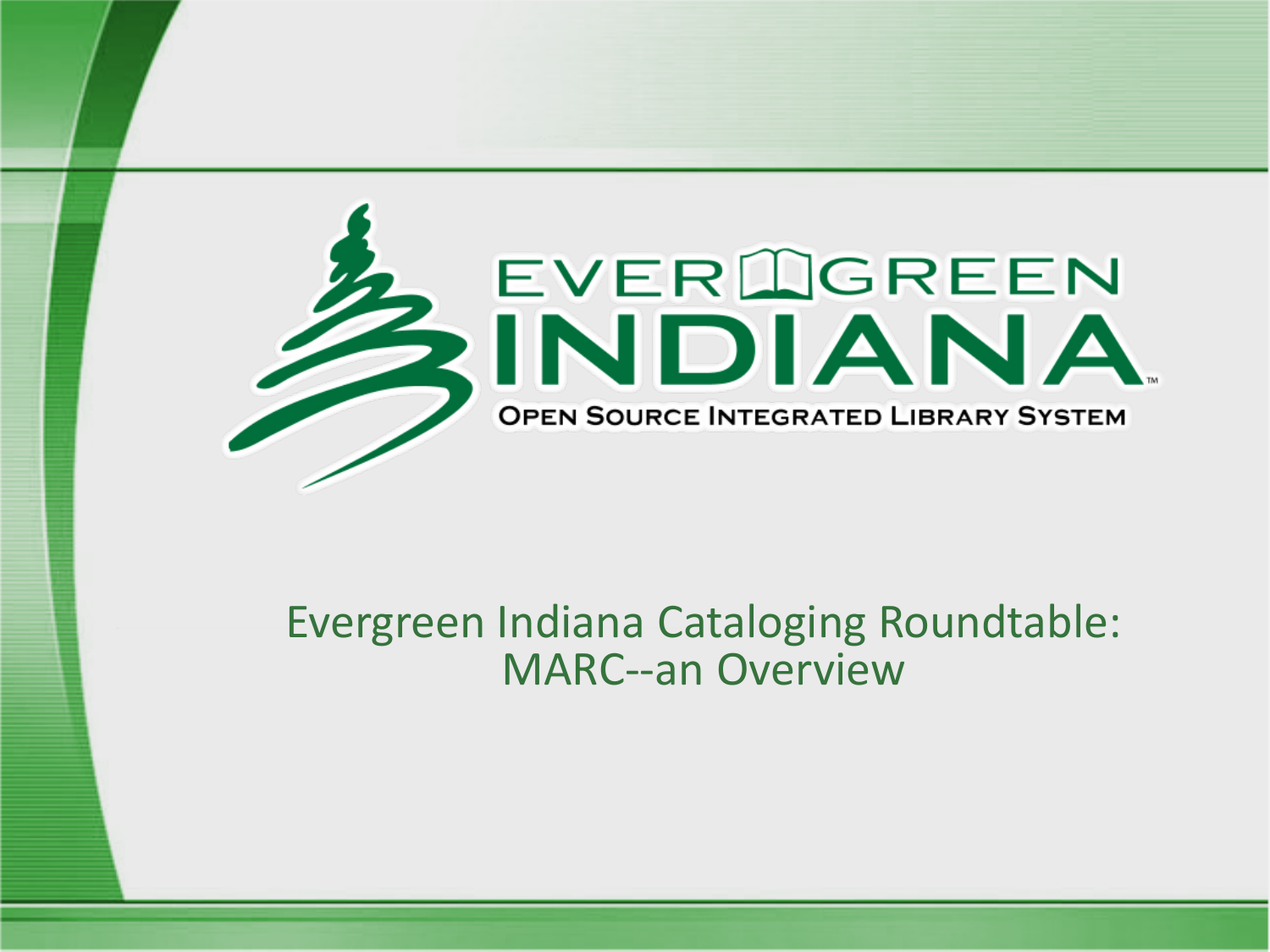• Instructors:

Greenwood: Janet Buckley, Greenwood Sarah Childs, Hussey-Mayfield, Zionsville Kendallville: Judy Hill, Plainfield Cindy Wilson, Butler

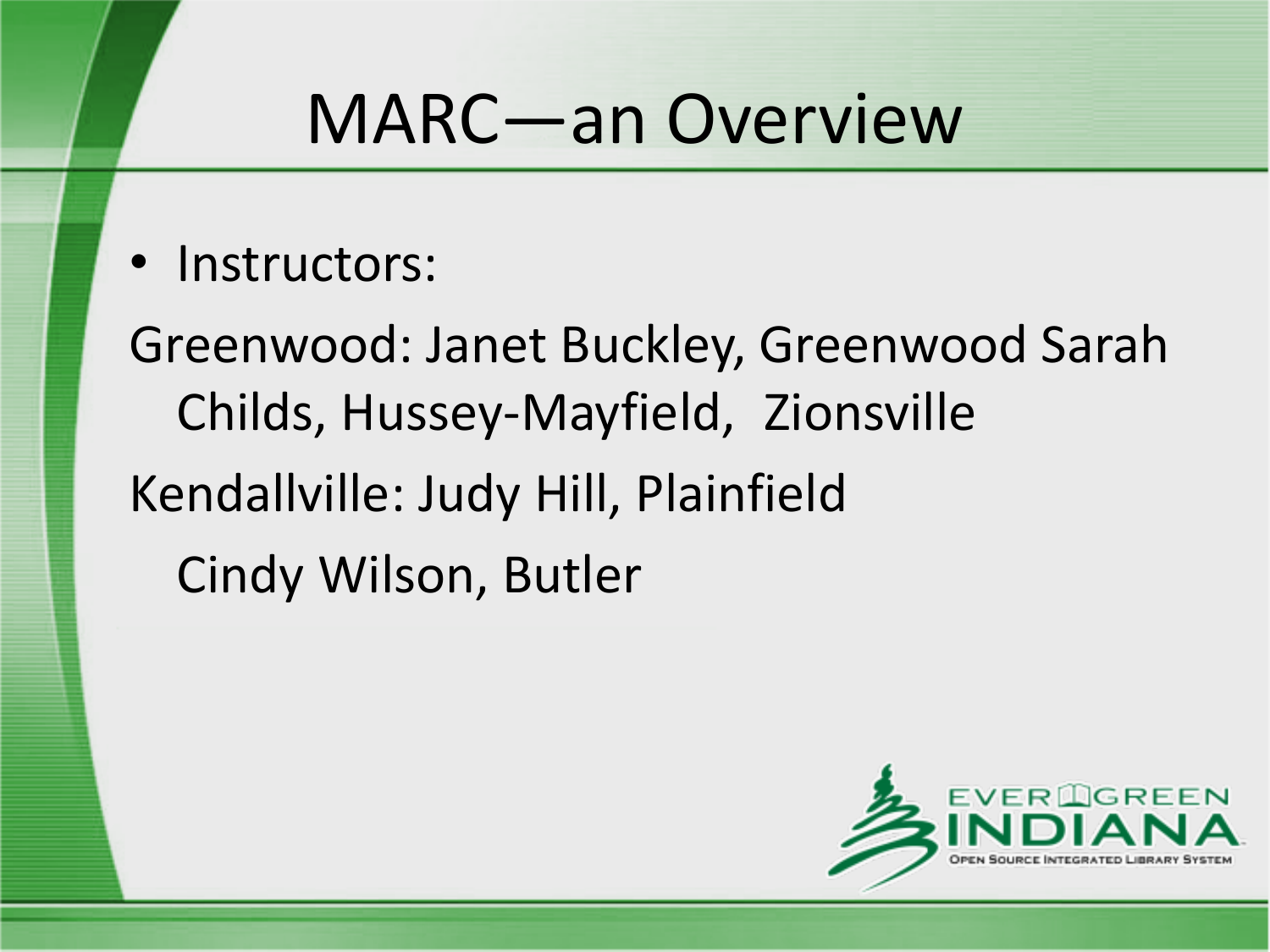I. What does MARC mean? MAchine-Readable Cataloging Record.

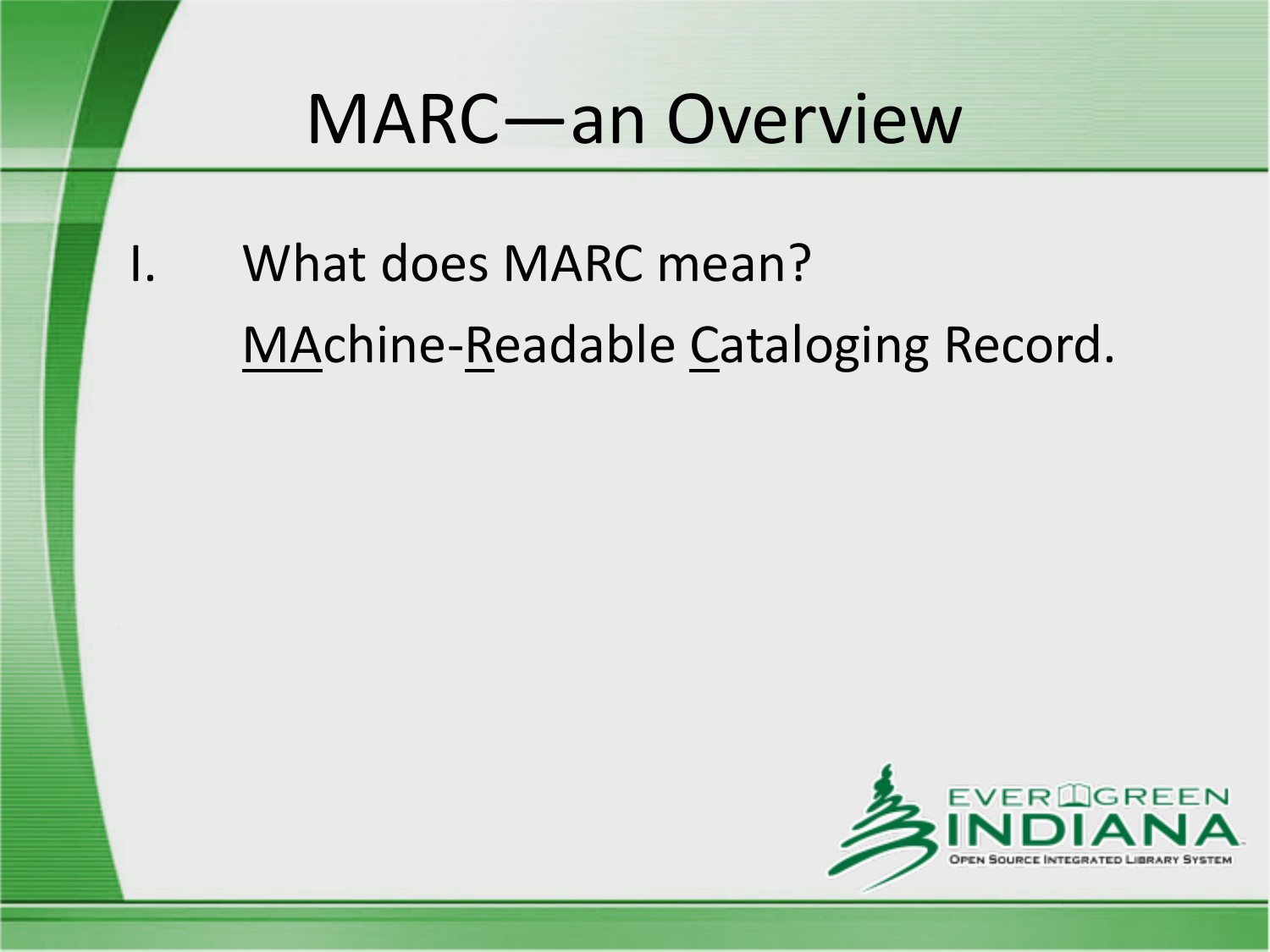• What is a MARC record?

It is a cataloging record containing bibliographic information read by a machine, specifically a computer.

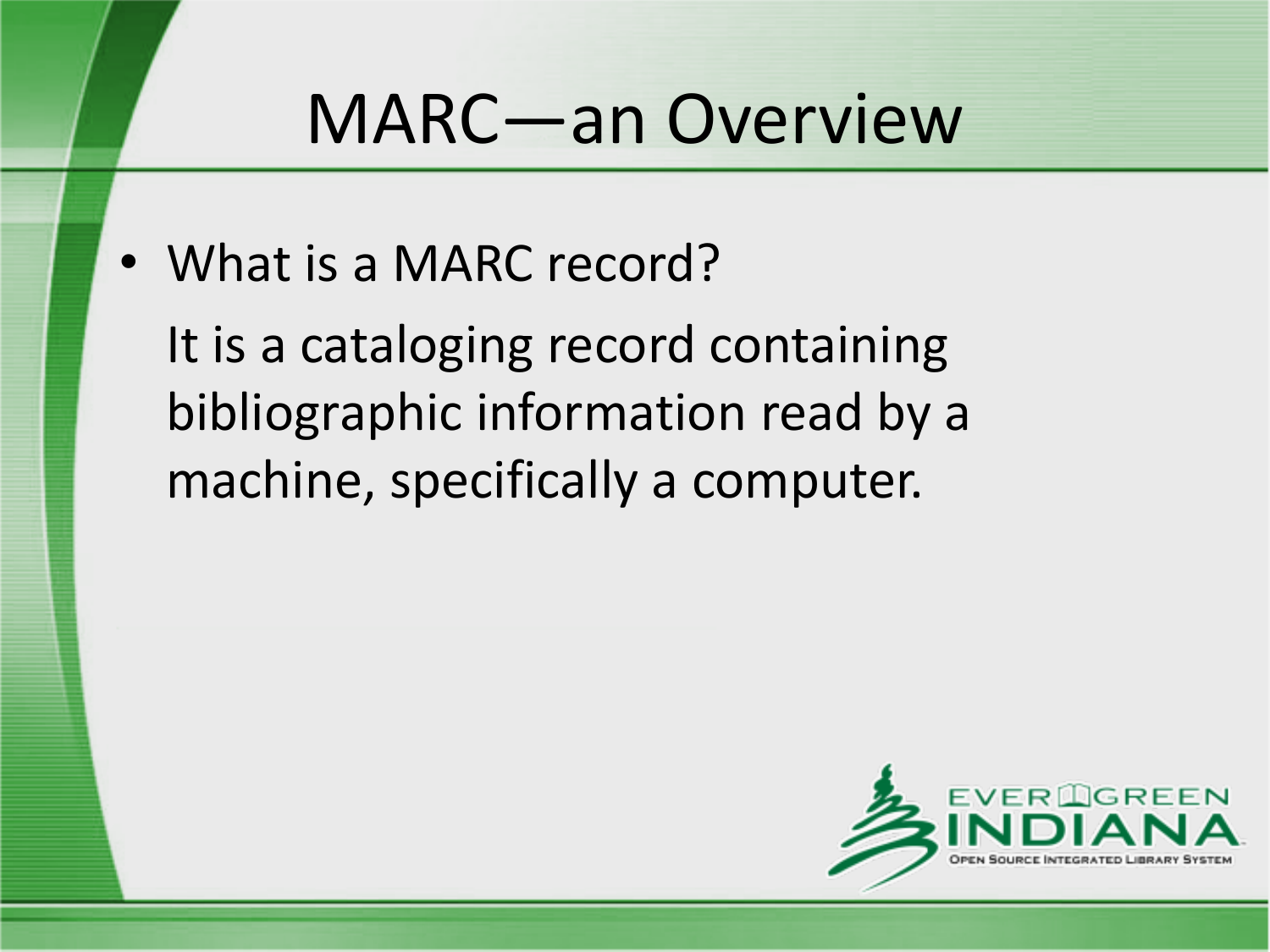- "Machine readable" means that the computer can read and interpret information found in the cataloging record.
- The computer can then take the information and turn it into usable information which people can look at and use in a meaningful way.

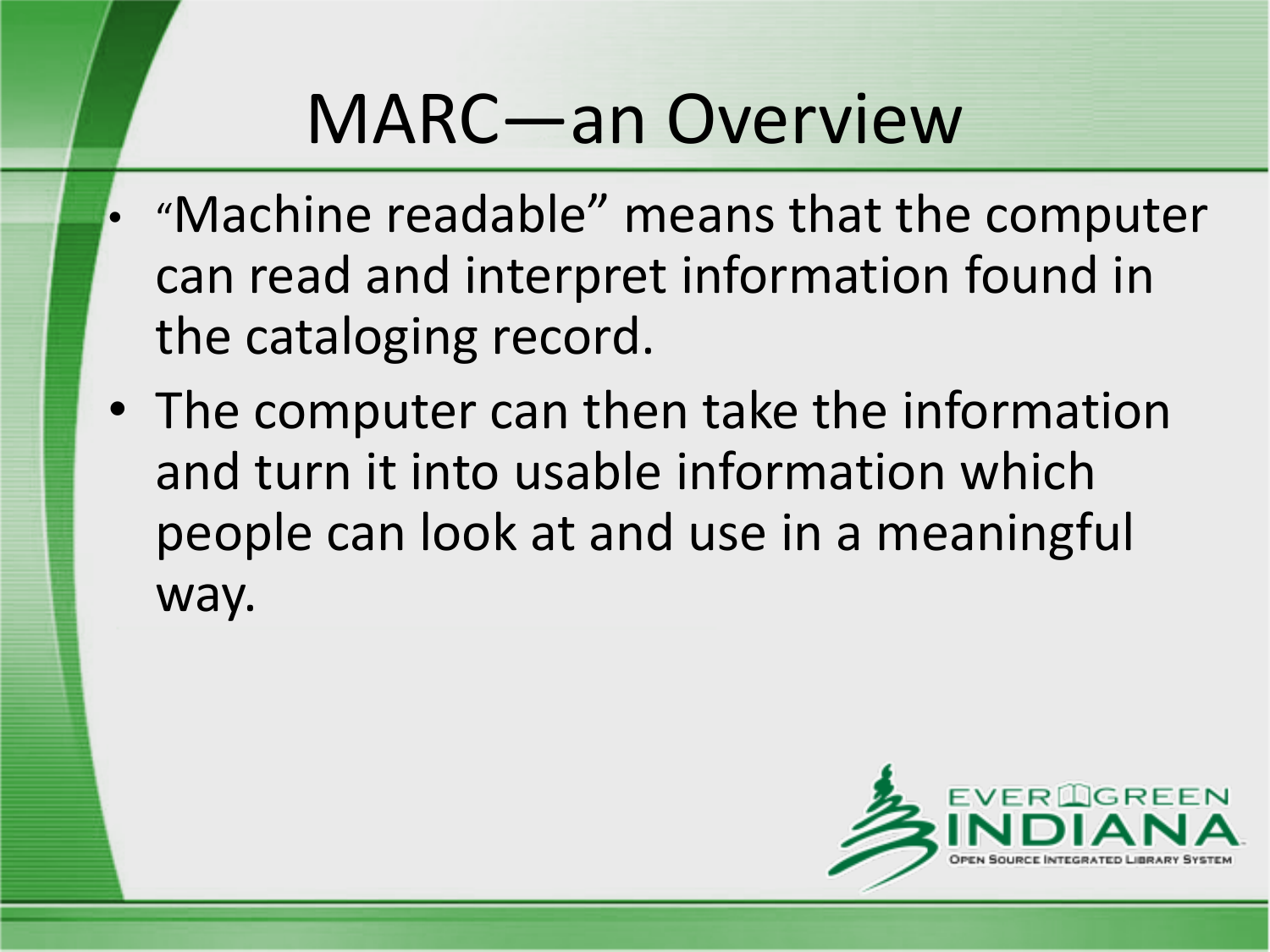- "Cataloging Record" means a bibliographic record, or the information found on the traditional catalog card.
- This information includes the following (not necessarily in the correct order on the record):
- A. A description of the item.
- B. Main entry and added entries.
- C. Subject headings.
- D. The classification or call number.

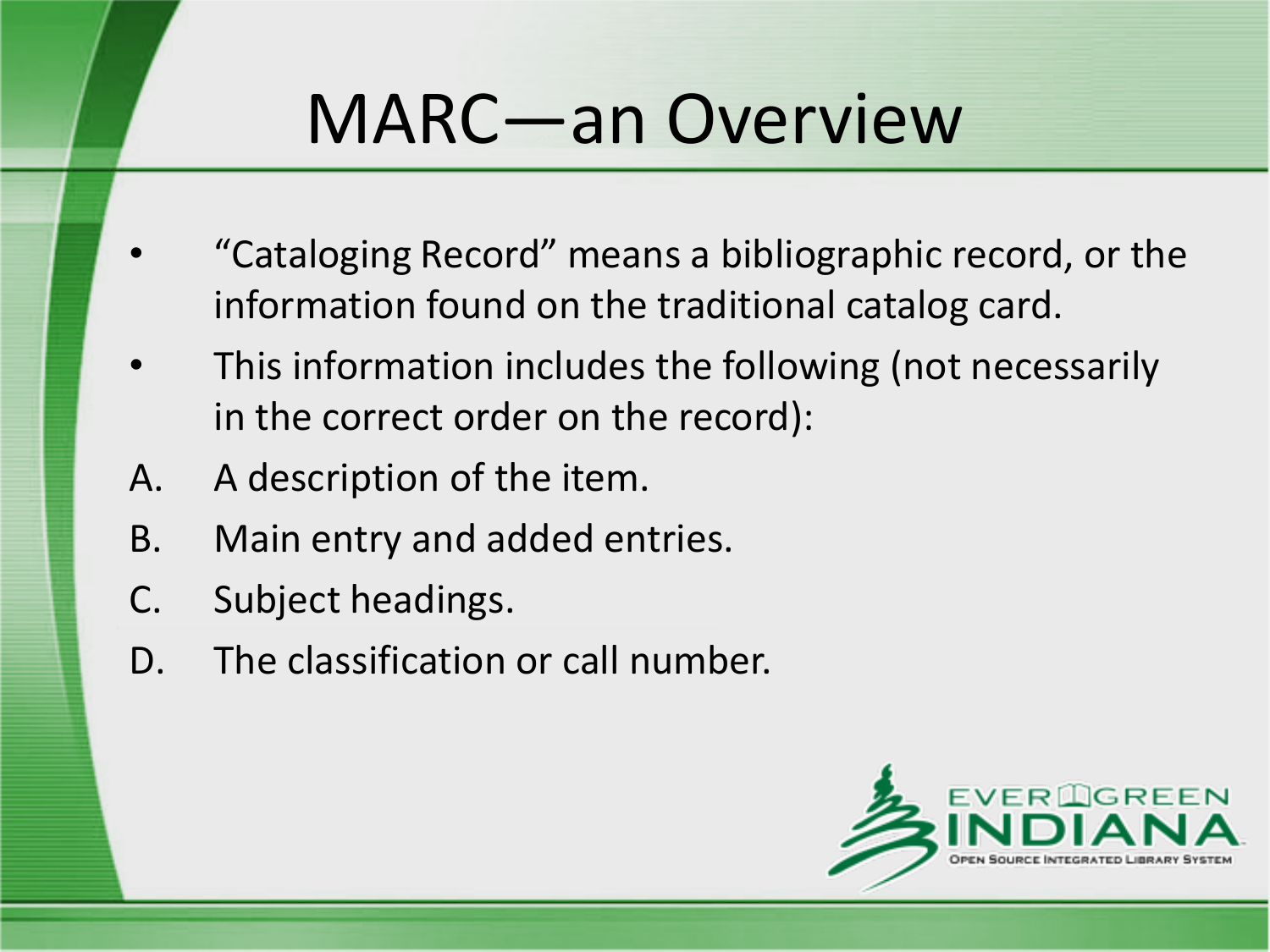Description: The description of an item is based on the Anglo-American Cataloging Rules, 2nd edition, 2002 revision (AACR2).

It includes the title, statement of responsibility, edition, material specific details, publication information, physical description, series, notes and standard numbers.

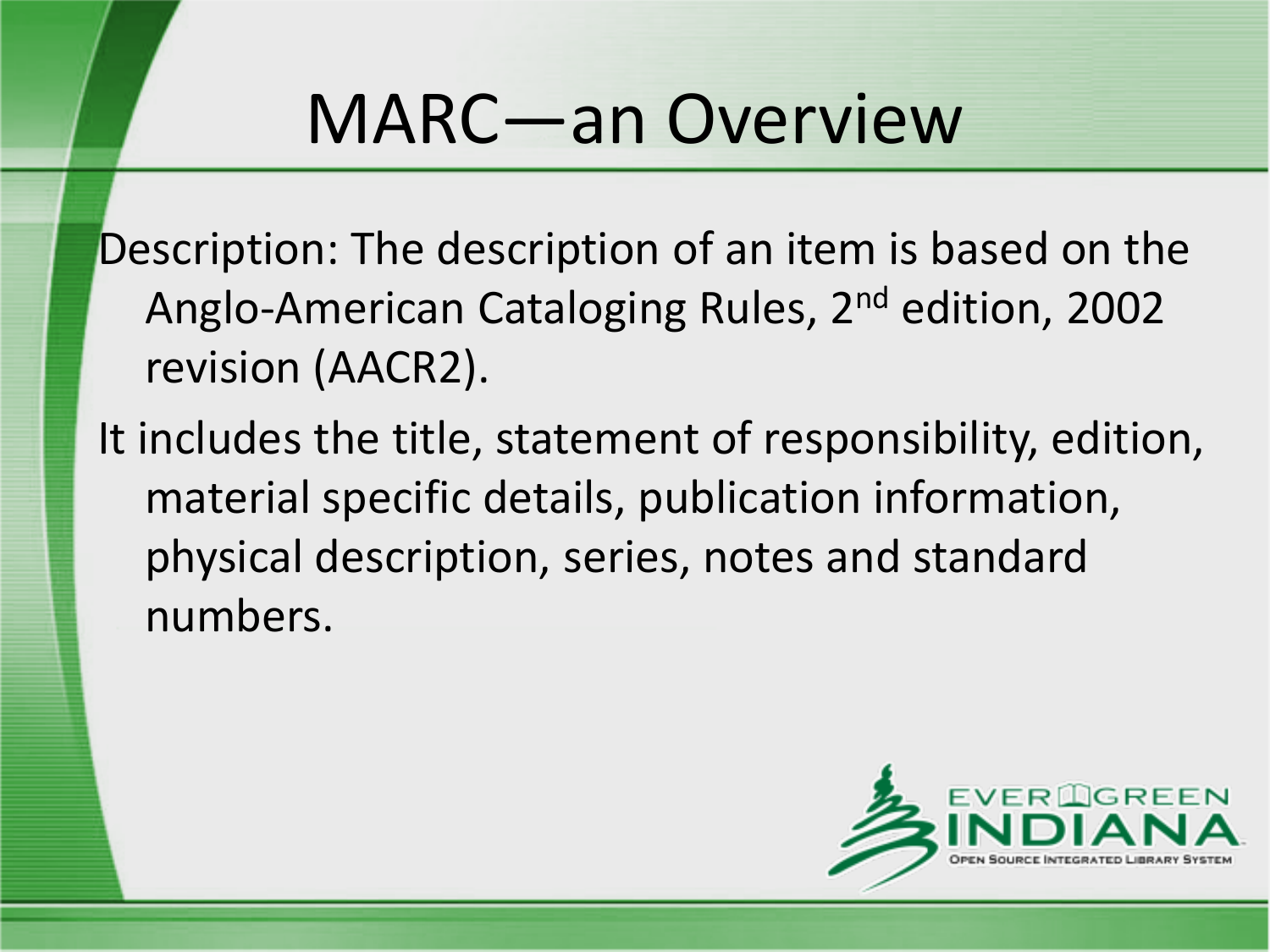Main Entry and Added Entries: AACR2 also contains rules for determining the "access points" to the record and the form these access points should take.

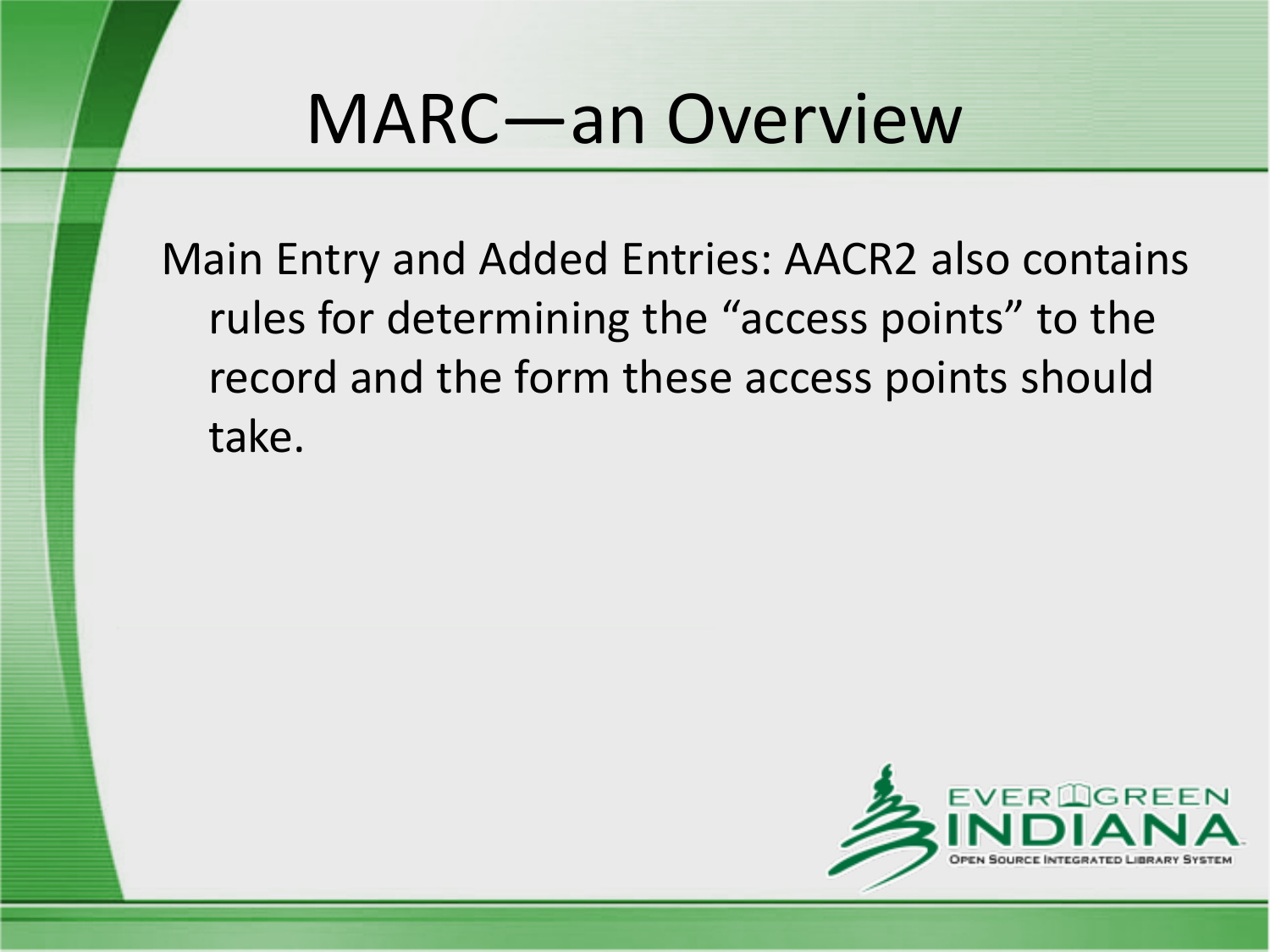Subject Headings (or subject added entries): There are various thesauri, such as the Library of Congress Subject Headings, Children's Annotated List of Subject Headings, Sears List of Subject Headings, Medical Subject Headings (MeSH), and Bilindex (Spanish subject headings) which contain lists of valid headings used to describe the subject of the materials being cataloged.

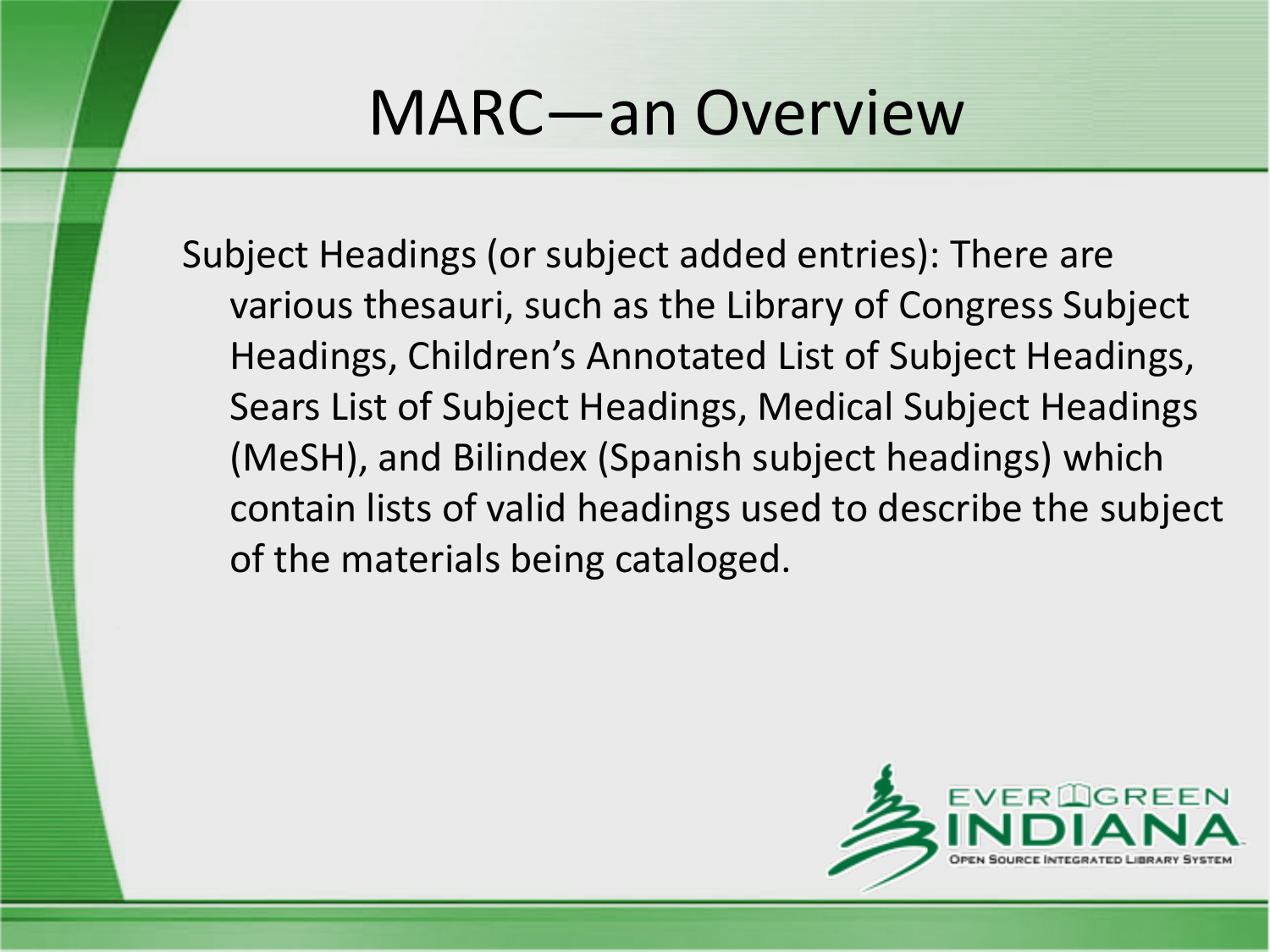In Evergreen Indiana, the required subject headings are the Library of Congress ones. Each catalog record should ideally require one or two valid LC subject headings.

However, if there are other subject headings in the MARC record, we asked that EI catalogers leave them in the records for future use as some libraries may use them.

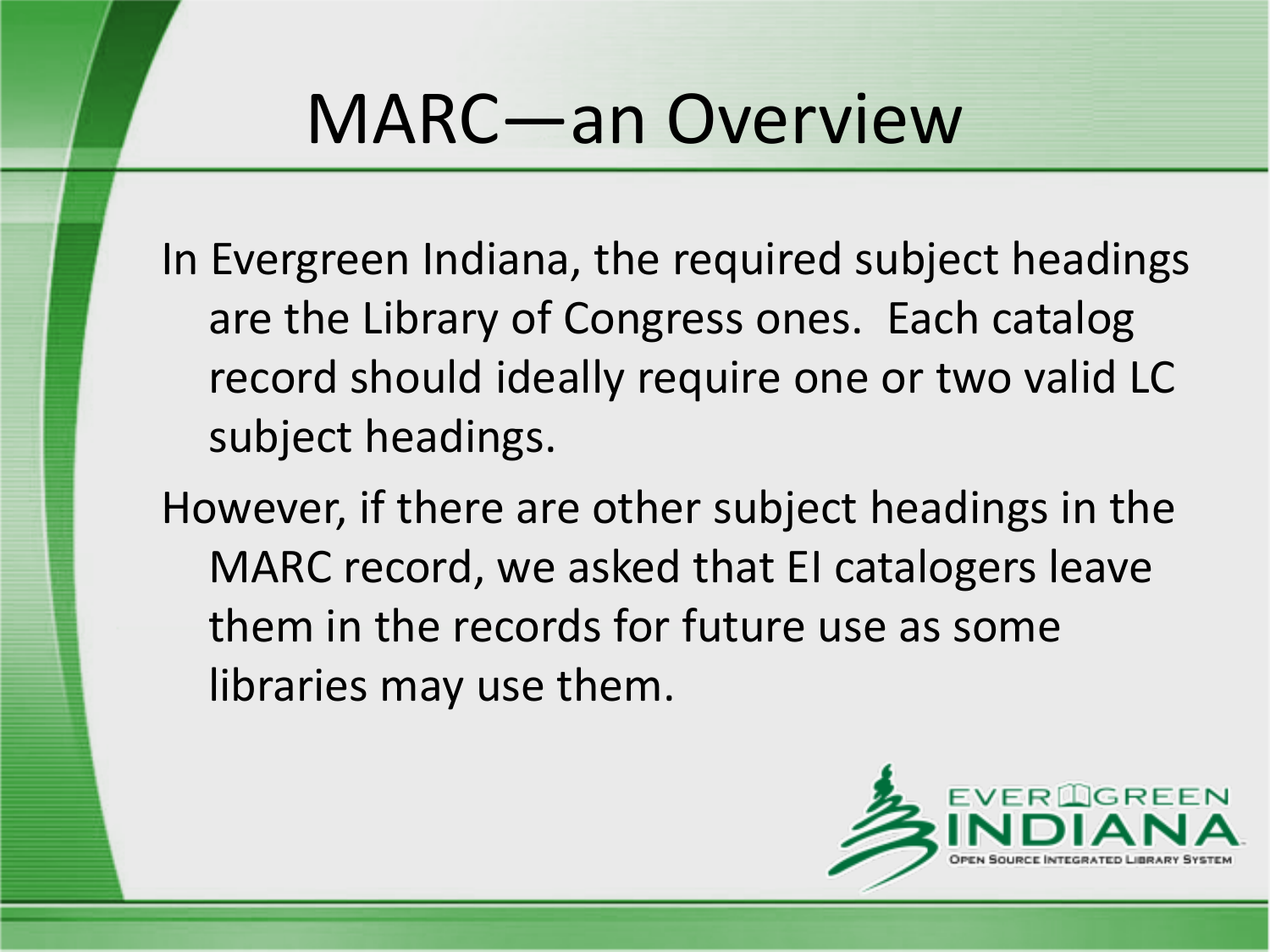Call Number: A call number is usually assigned to materials so they can be easily found in the library. Call numbers may be based on the Dewey Decimal System, the Library of Congress Classification System, or an in-house system. There is no official classification system for the EI Consortium.

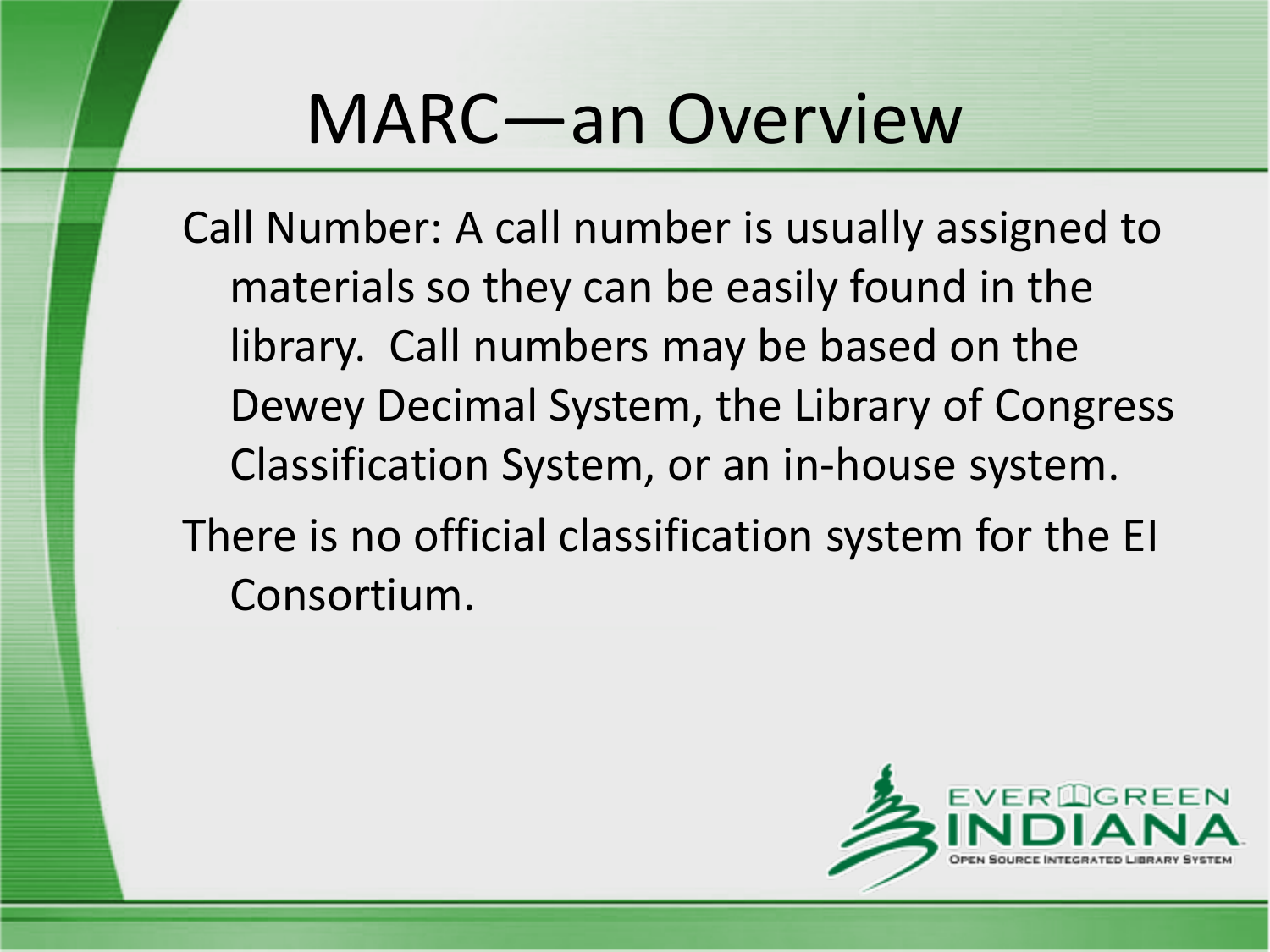- Why is a MARC Record Necessary?
- The information from a library card cannot simply be typed into a computer. The computer needs a means of interpreting the information it is given. The MARC record gives the computer a guide to its data.

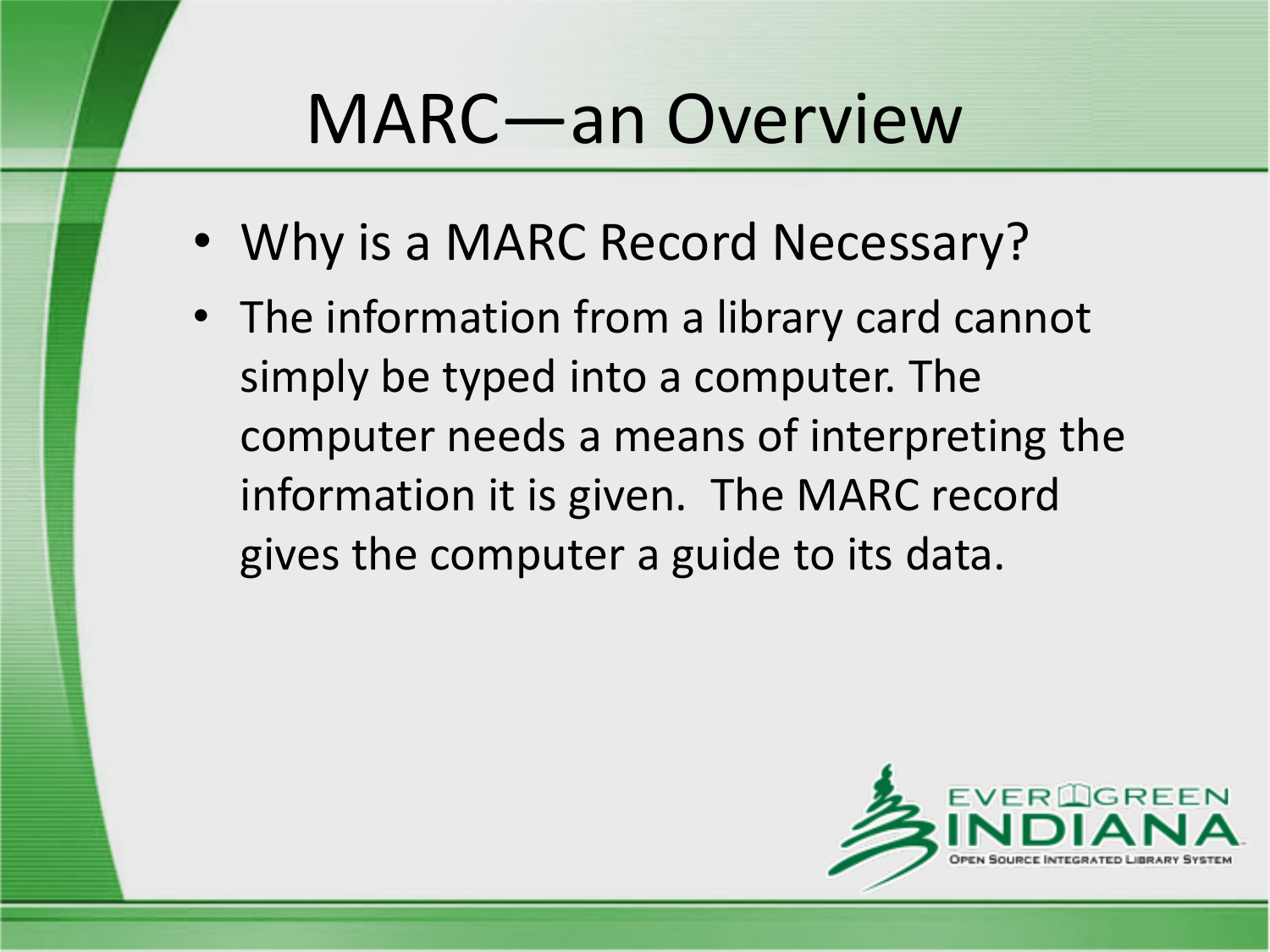The guides to the information in the MARC record are called fields. Each Field is introduced by a Tag which indicates what type of information is found in that field.

We will get into fields and tags a bit more in a few minutes.

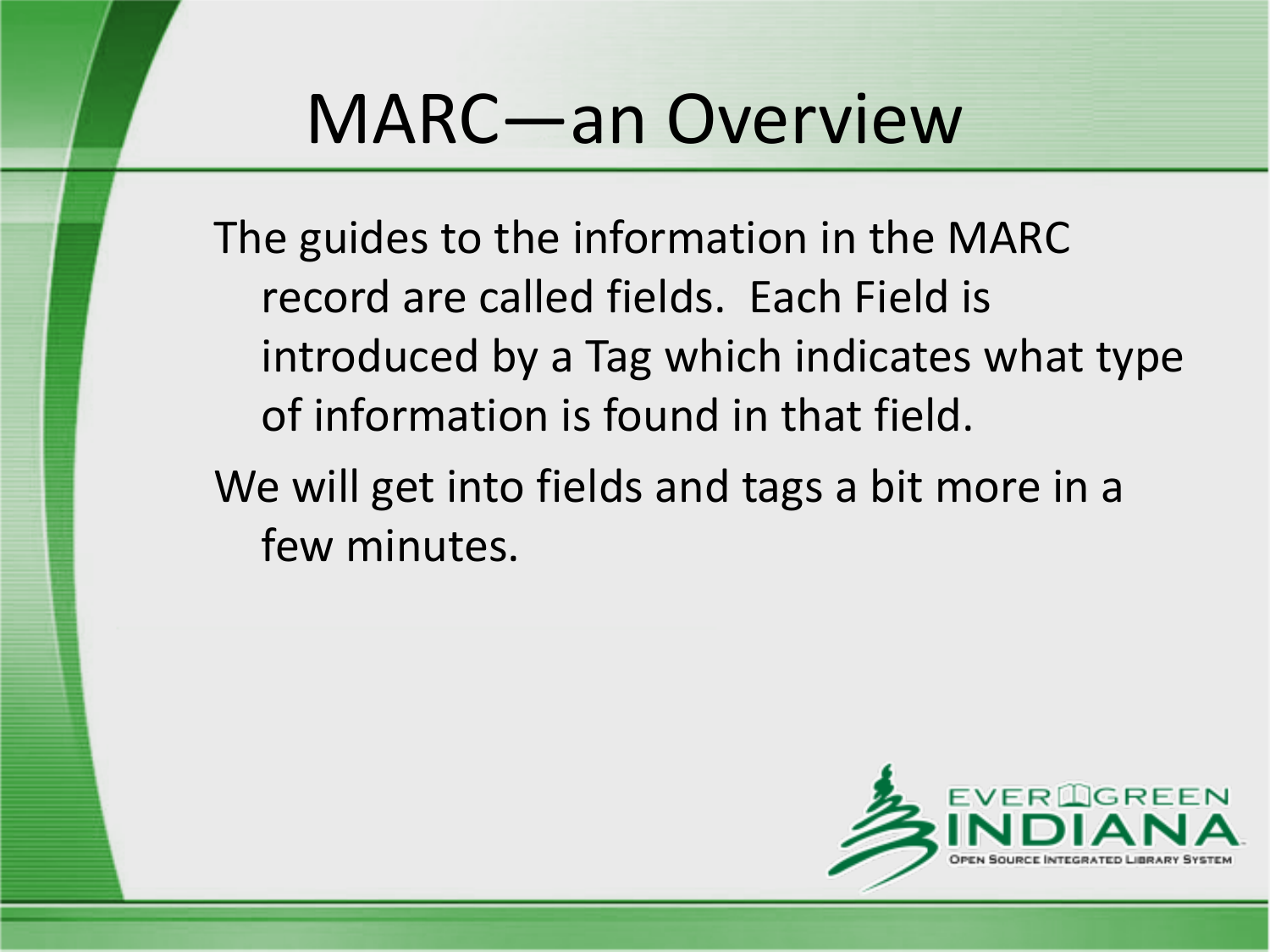Why do we need to have one standard for encoding bibliographic information?

Just imagine the cataloging world if each library organized its online system with no standards. Each cataloger would input information according to their own specifications and desires. None of the online records would match each other and we could not share cataloging.

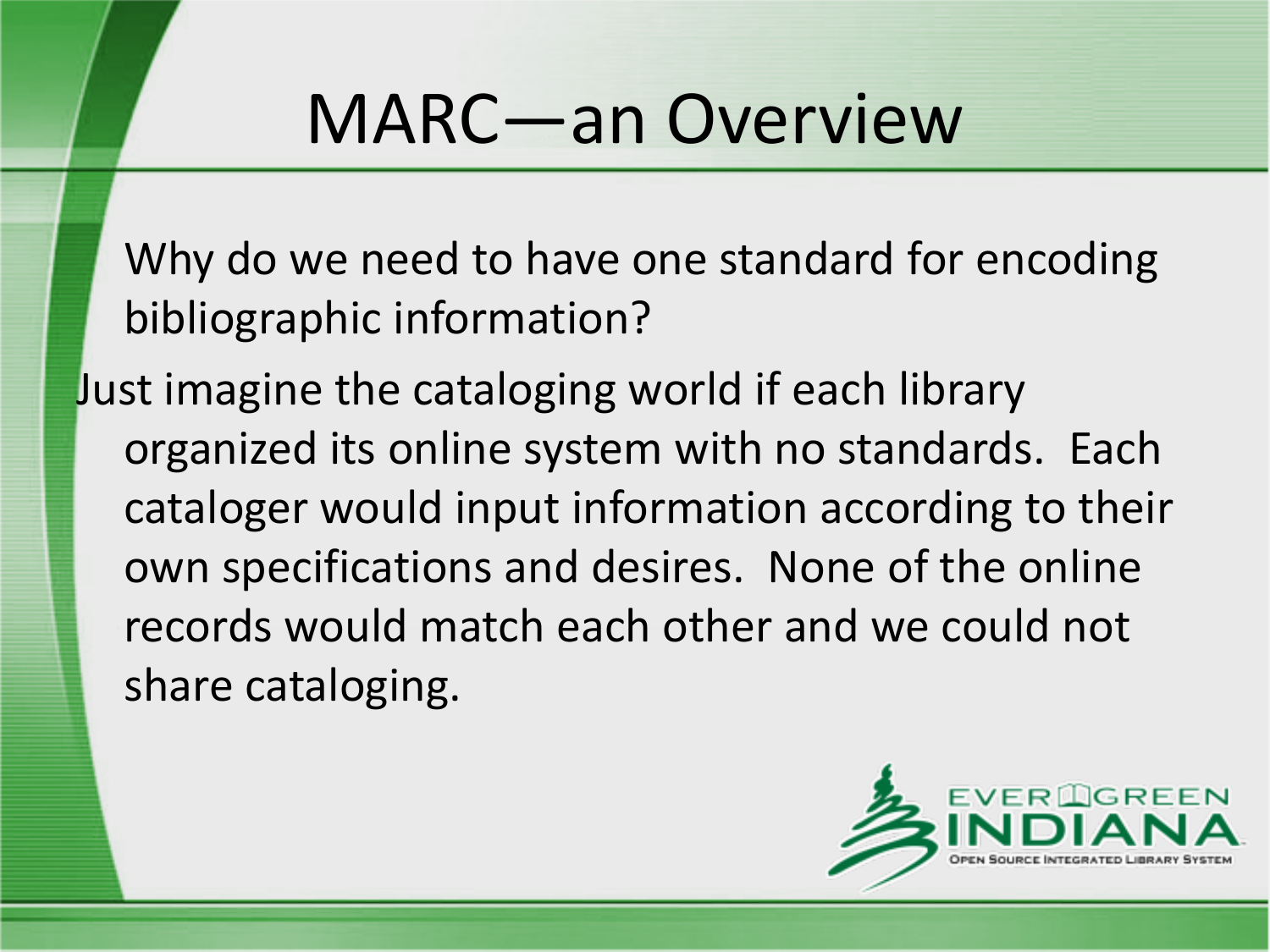The international standard for inputting bibliographic records in now MARC 21. The Library of Congress serves as the official depository of United States publications and creates the bibliographic records for those publications. When LC began to use computers to catalog the materials they received, the librarians at LC devised the original MARC standards in order to put the information online.

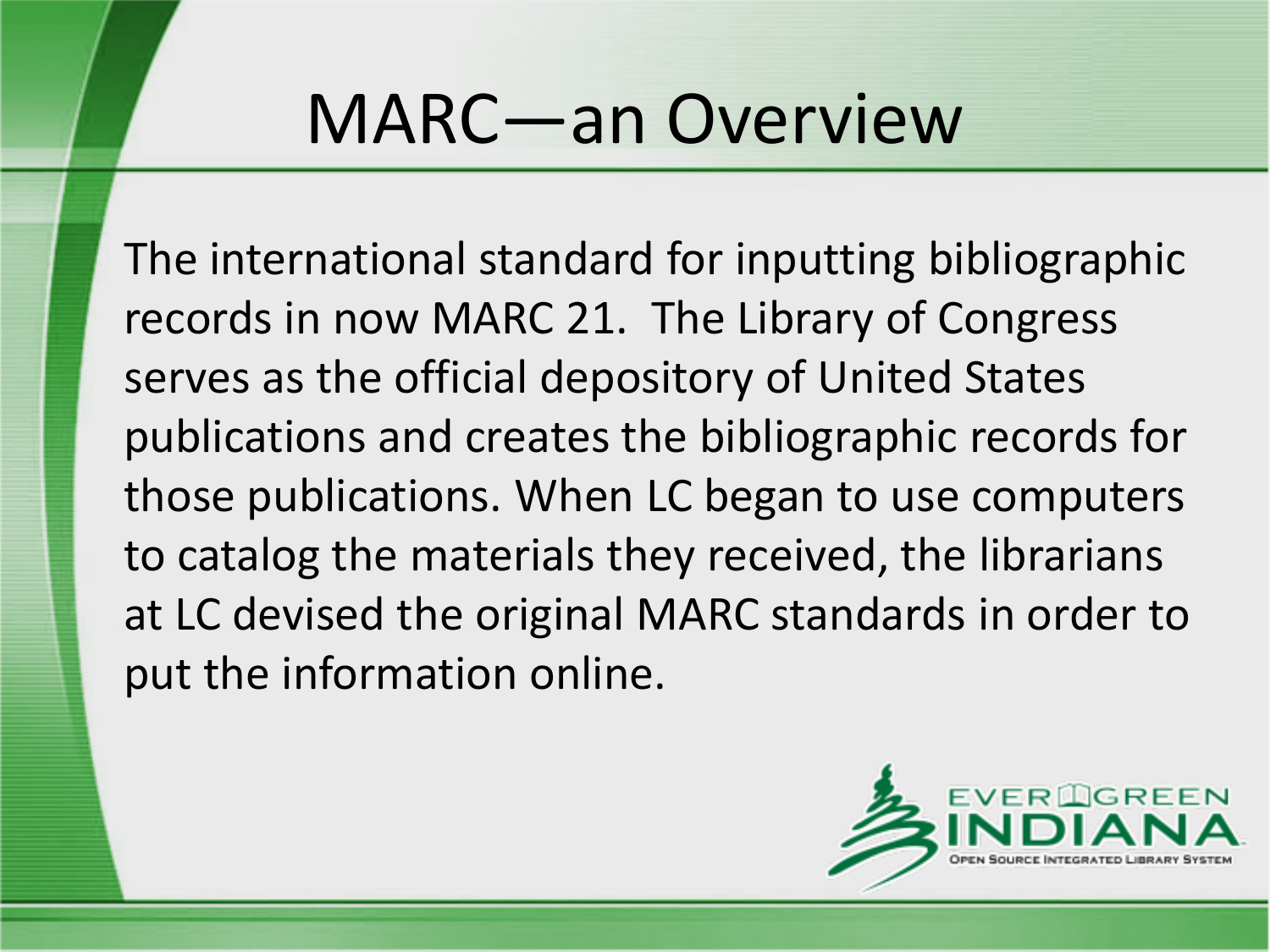MARC cataloging standards were first developed at the Library of Congress by Henriette Avram and her staff in the 1960's.

As an aside, one of those staff members was Barbara Markuson, the first Executive Director of INCOLSA and the person responsible for bringing OCLC to Indiana.

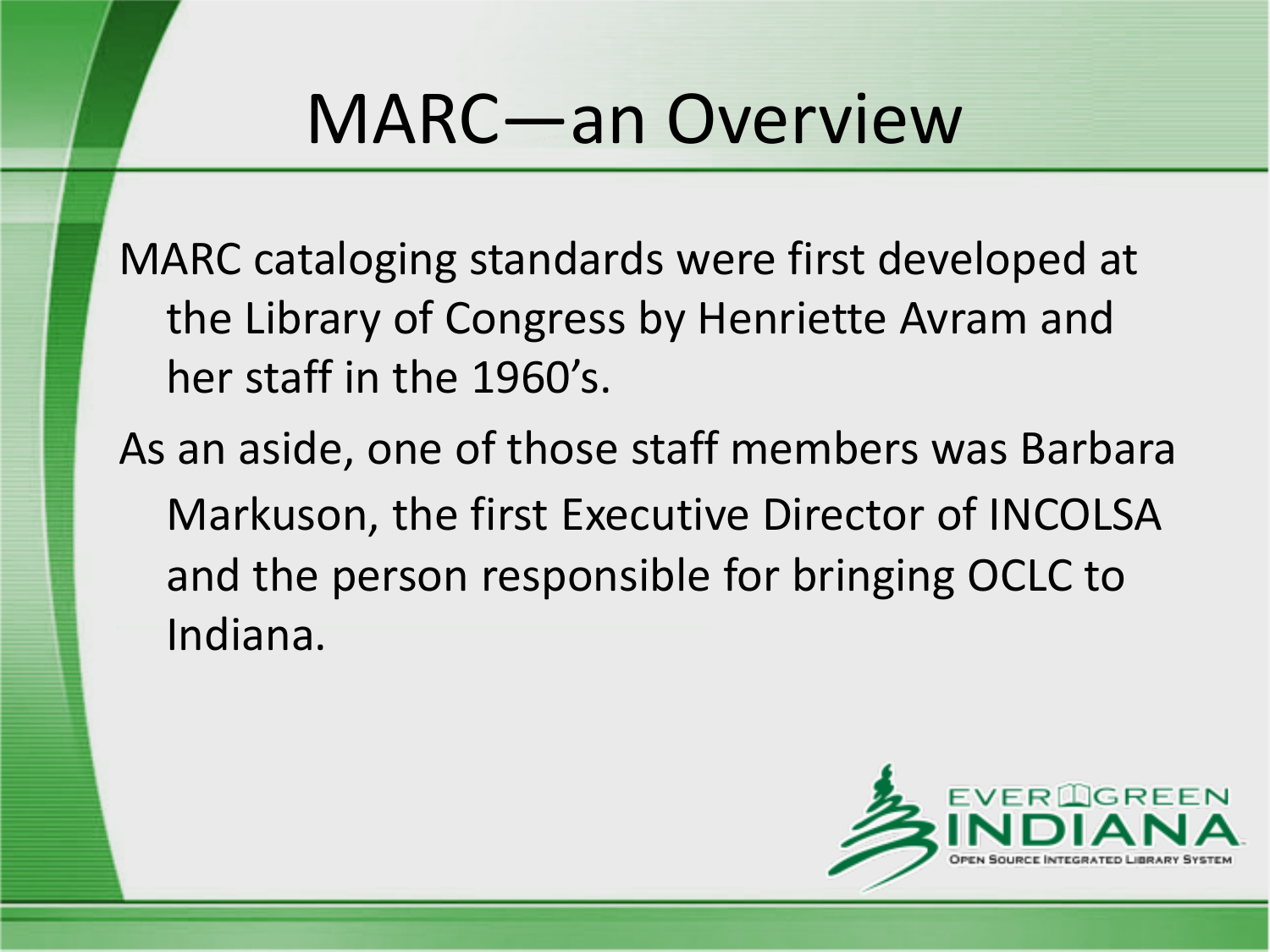Using MARC records enables libraries to make use of commercially available library automation systems and to use commercially produced bibliographic records from vendors such as the Library of Congress, OCLC, Baker & Taylor, Ingram, and others who have catalogers inputting records into automatic systems.

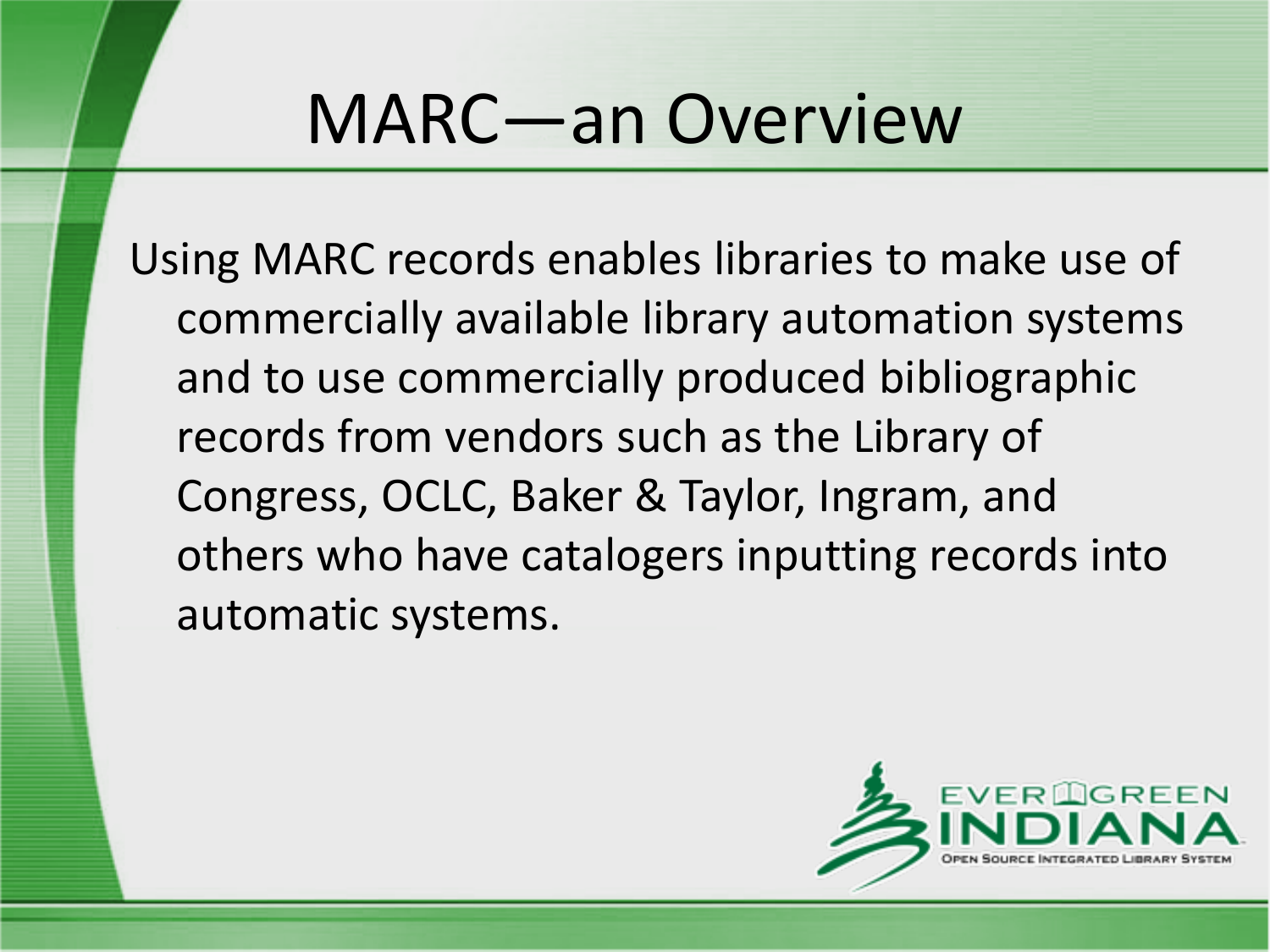MARC 21 is the standard for MARC records today. It is also the standard we use for the Evergreen Indiana Consortium. The MARC 21 bibliographic format is maintained by the Library of Congress and can be purchased in book form or is free over the internet.

Here is the link to the Library of Congress's site: <http://www.loc.gov/marc/bibliographic/>

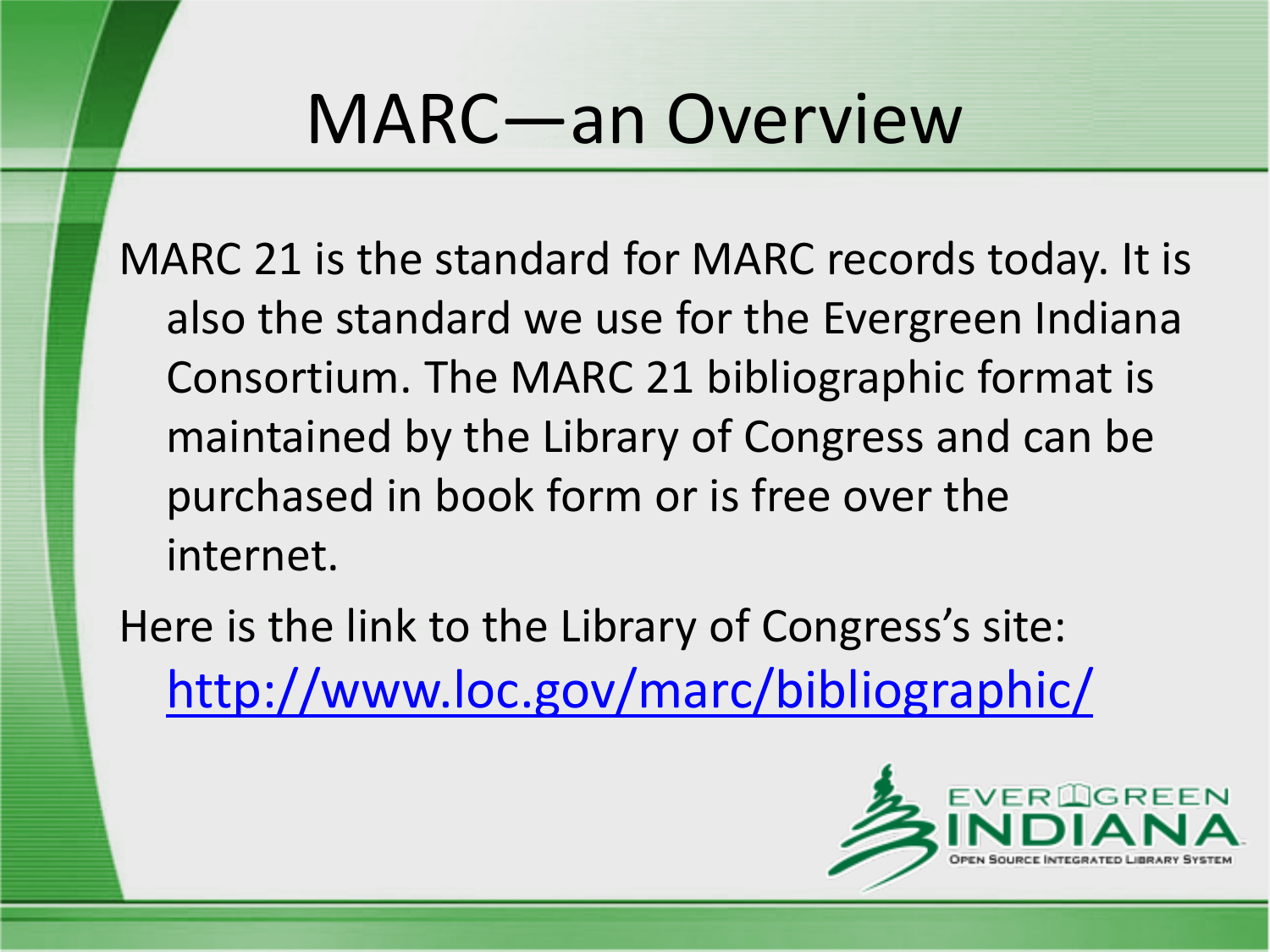Another free site for MARC 21 format standards is OCLC. You do not have to be an OCLC member to use this site. The link to their site is the following:

<http://www.oclc.org/bibformats/en/>

Both URL's are also listed in your Evergreen Indiana Procedures Guide.

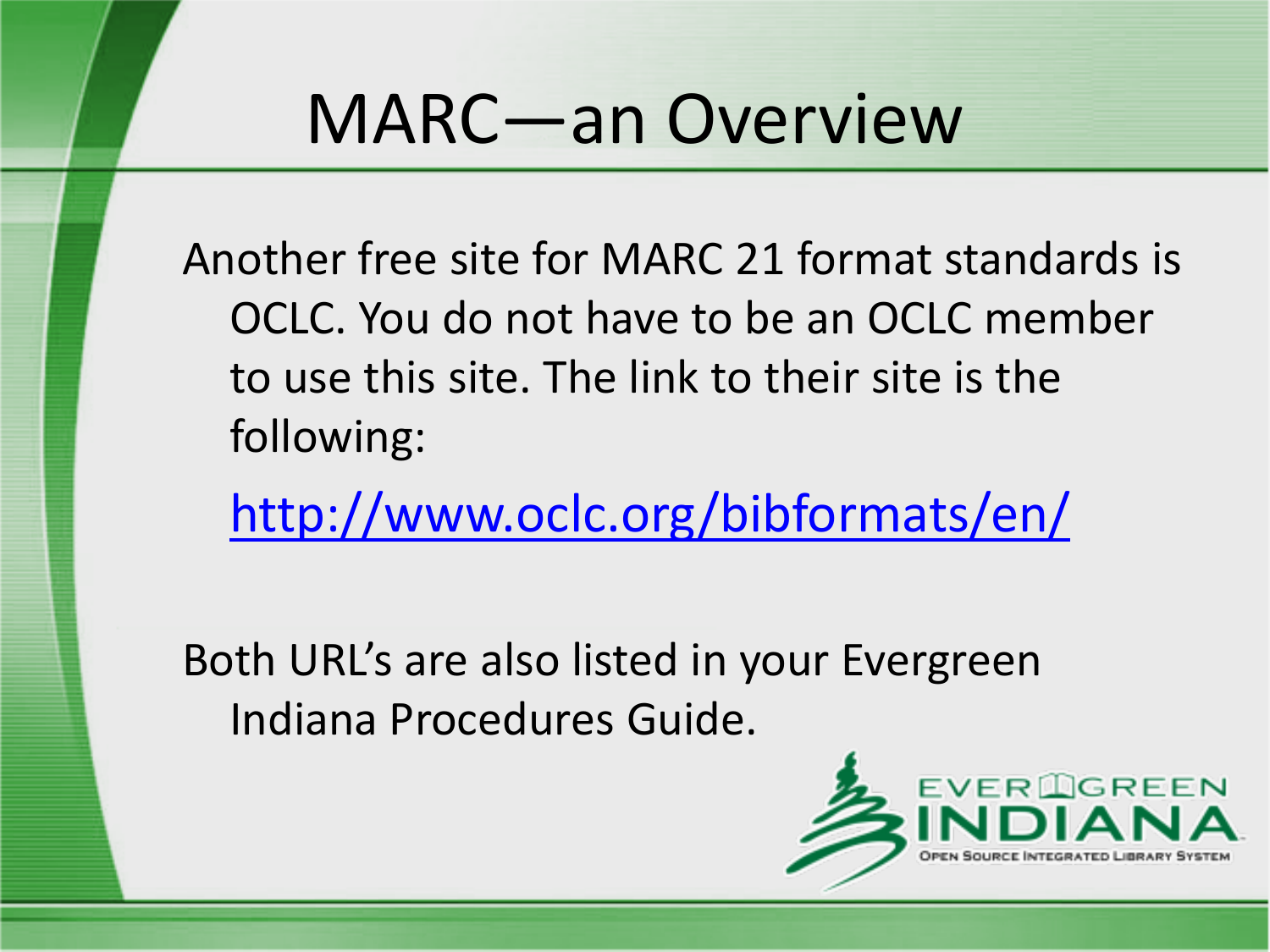MARC terms and their definitions. Each bibliographic records is divided logically into **fields**. There are fields for the author, the title information, the edition information and so on. Each of these fields can be further subdivided in to subfields. The name of each field can get rather lengthy, so we give them **tags**.

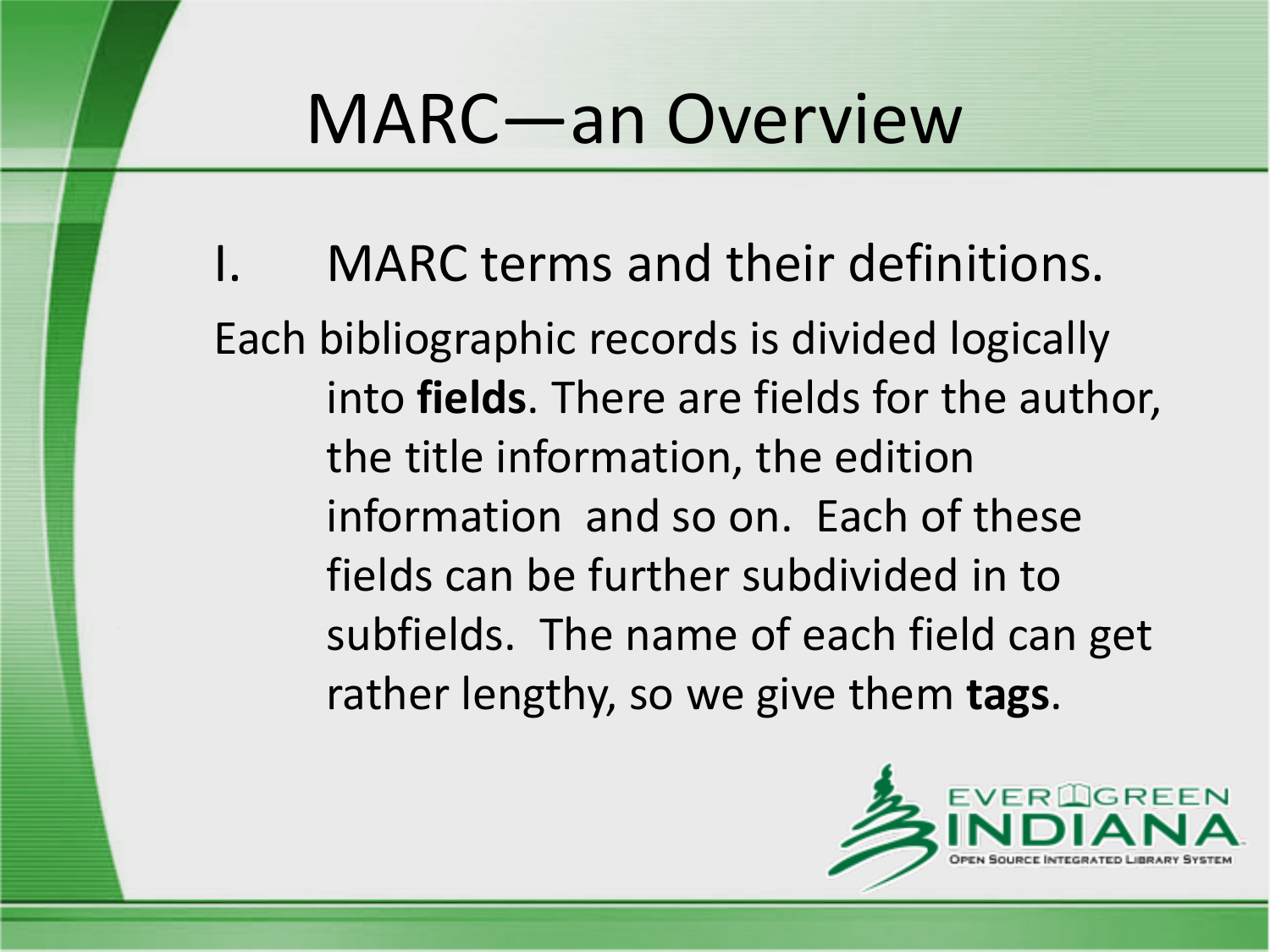Tags are simply 3 digit numbers which we use to identify the various fields within a MARC record. Here is a list of such tags:

- 010 Library of Congress Card Number
- 020 International Standard Book Number (ISBN)
- 100 Personal name main entry.
- 245 Title information (including title proper, subtitle and statement of responsibility).
- 250 Edition statement.
- 260 Publication information.

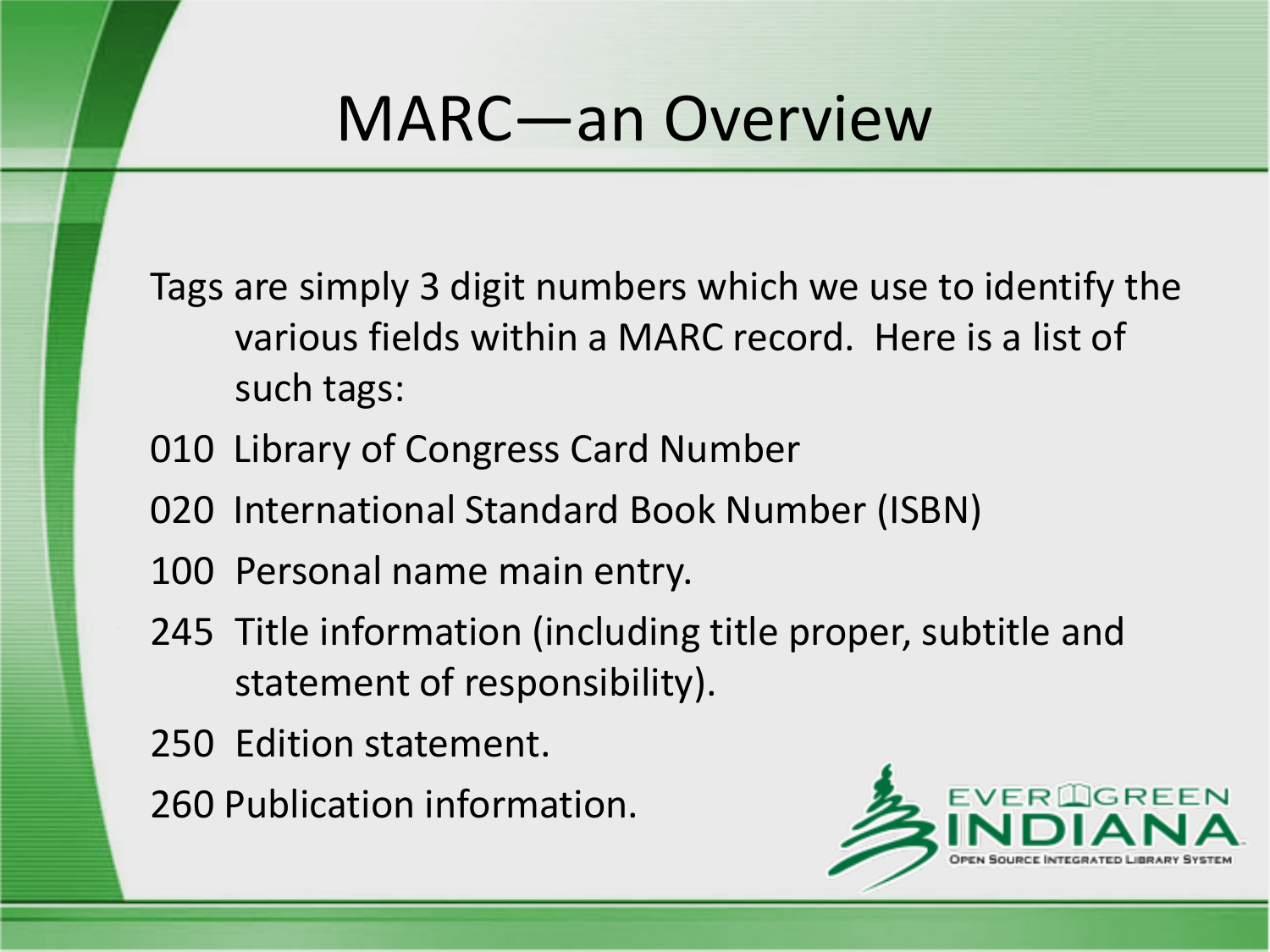- 300 Physical description (or collation)
- 490 Series as found on the item being cataloged.
- 500 General notes (Please note that there are various types of notes. Some should be placed in a generic 500 note, others have separate tags for the note fields. All should be arranged according to AACR2 standards and not by numeric tags).
- 650 Subject headings.
- 700 Personal names added entry.

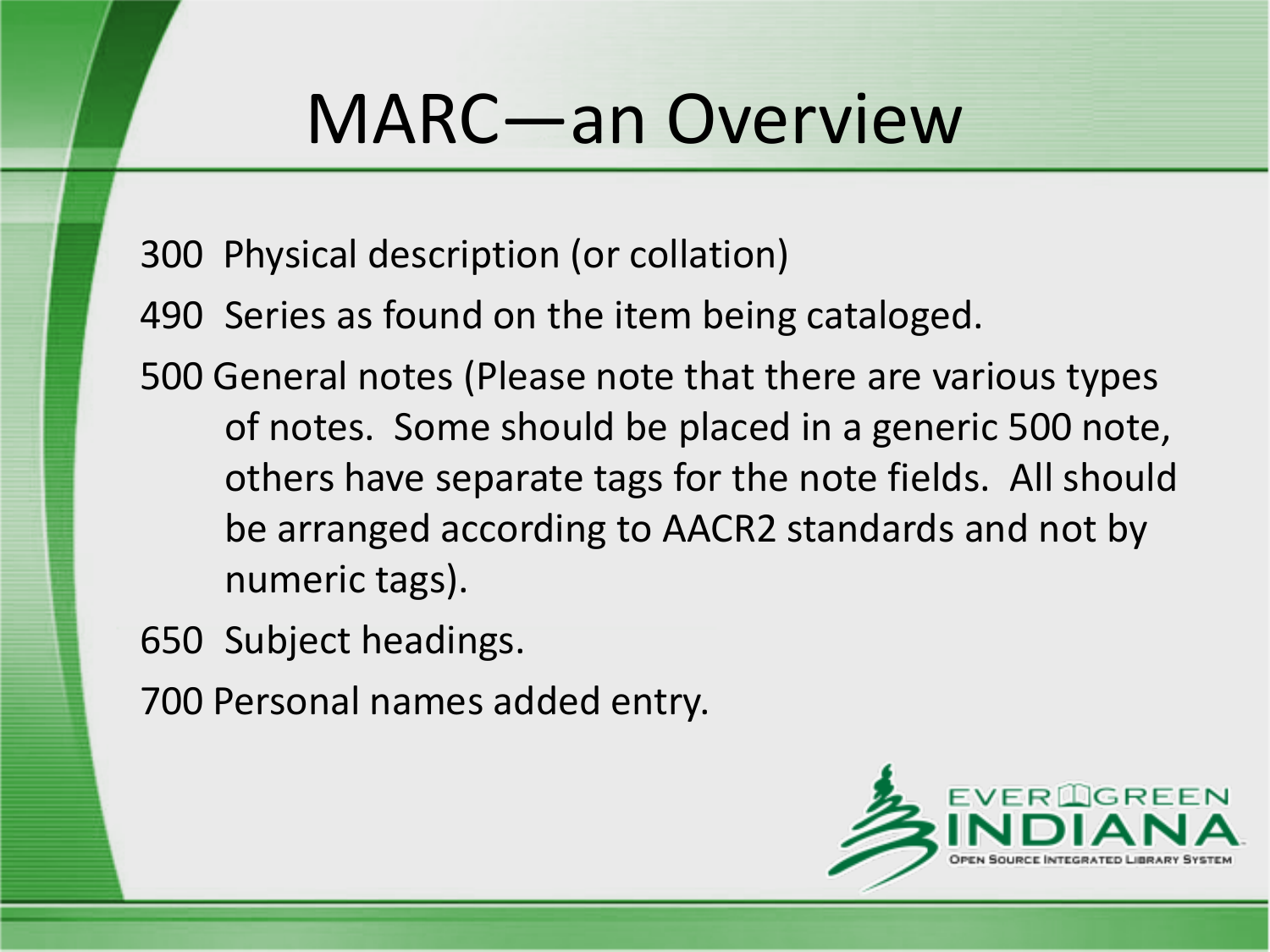When using the Evergreen Indiana templates, please keep in mind that the notes are in numerical number and not in correct AACR2 order. This is due to the fact that the computer will arrange notes numerically if there is no information in the tags. Judy Hill is responsible for the templates and has worked with both Mike Peters at the ISL and the staff at Equinox to create our templates. All are aware of the situation.

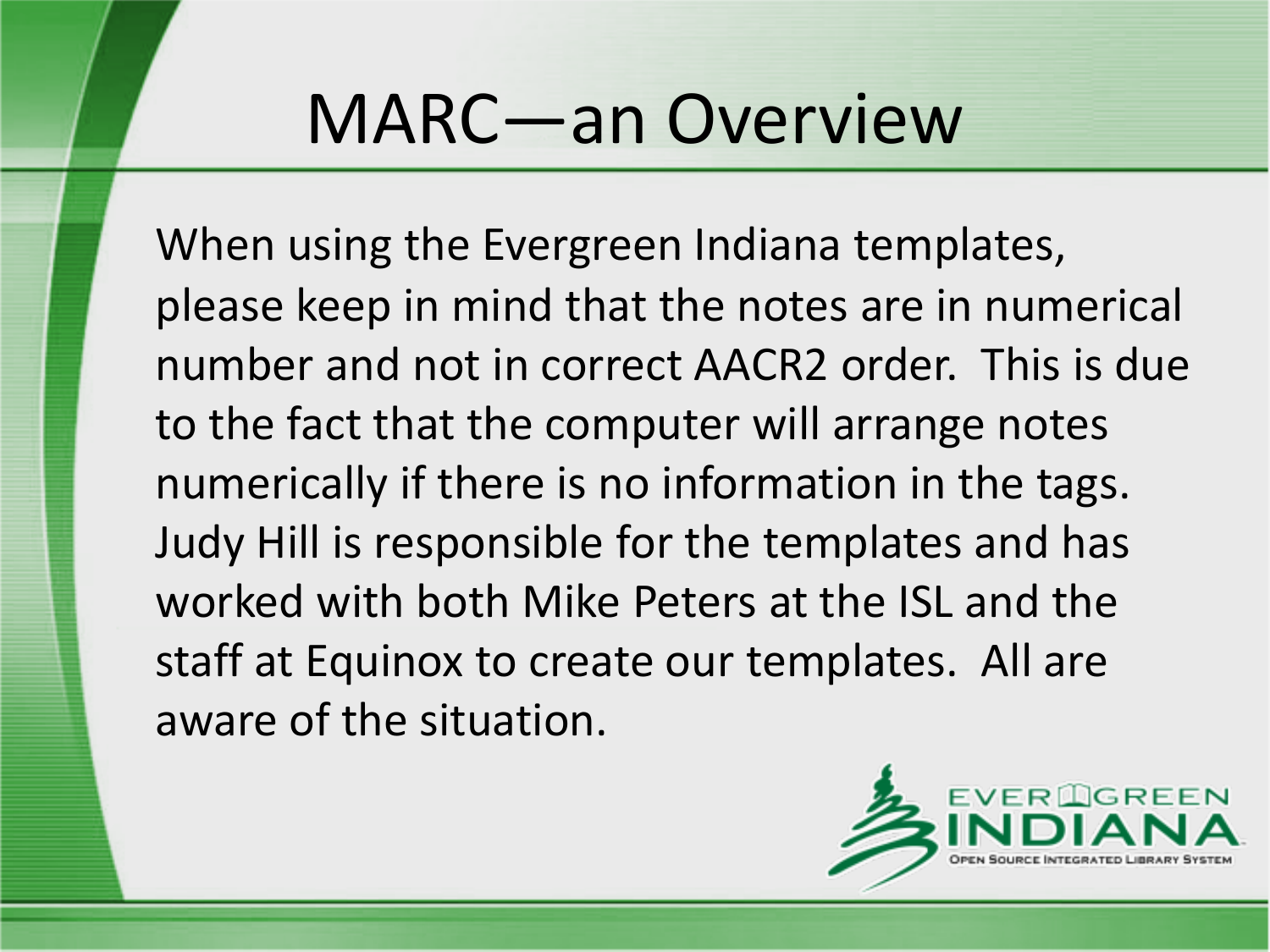Some fields are further defined by indicators.

Each field's tag is followed by two spaces which are where the indicators are located. The indicators are separately defined for each tag. What this means is just this: The indicator values for a 100 field will not be the same for the 245 field or the 5XX fields. Indicator values may range from 0 to 9 depending on how they are defined for a specific field.

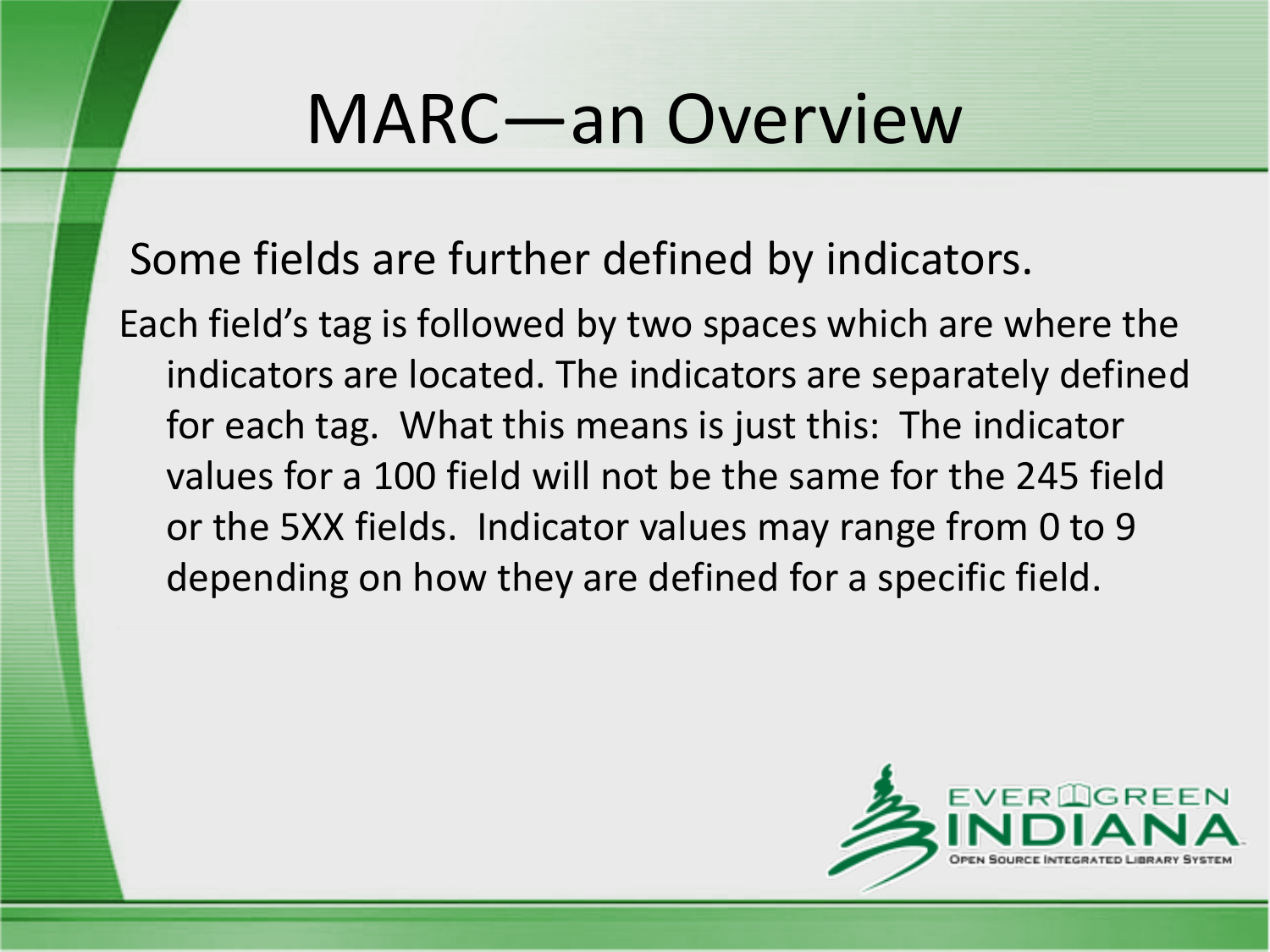Here is an example of a 245 field:

245 14 ‡a The emperor's new clothes / ‡c adapted from Hans Christian Andersen and illustrated by Janet Stevens.

In this example the  $1<sup>st</sup>$  indicator means that there should be a separate entry in the catalog for the title. The 2<sup>nd</sup> indicator tells the computer to disregard the first word "The" for filing the title under Emperor's.

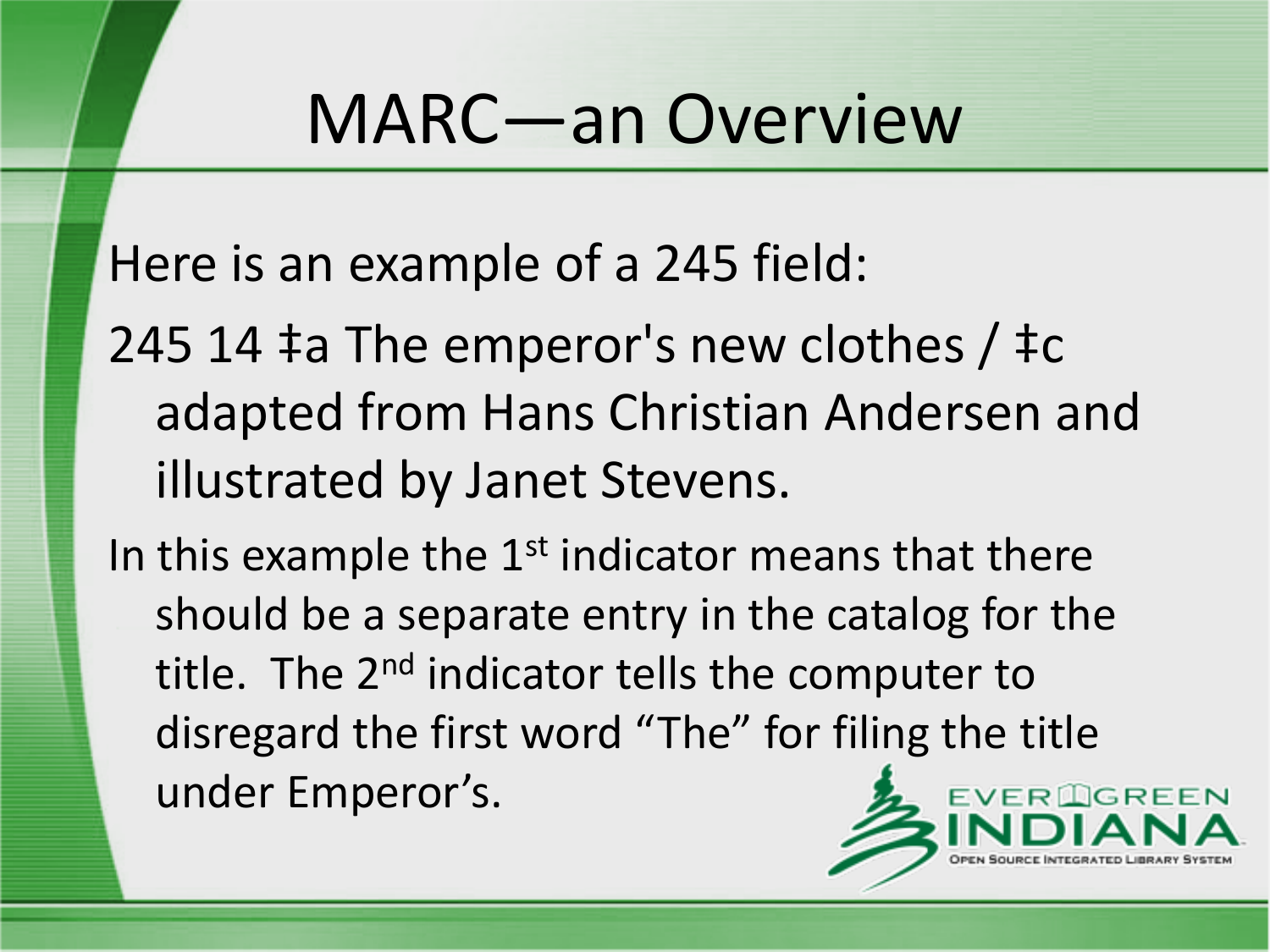Here is another example of how to use indicators:

#### 490 1 Dear dumb diary

In this case the  $1<sup>st</sup>$  indicator tells the computer that the series will be traced. There should be a 8XX field in the record for how the series is traced in our OPAC.

The other option would be  $1<sup>st</sup>$  indicator 0 which means the series is not traced at all.

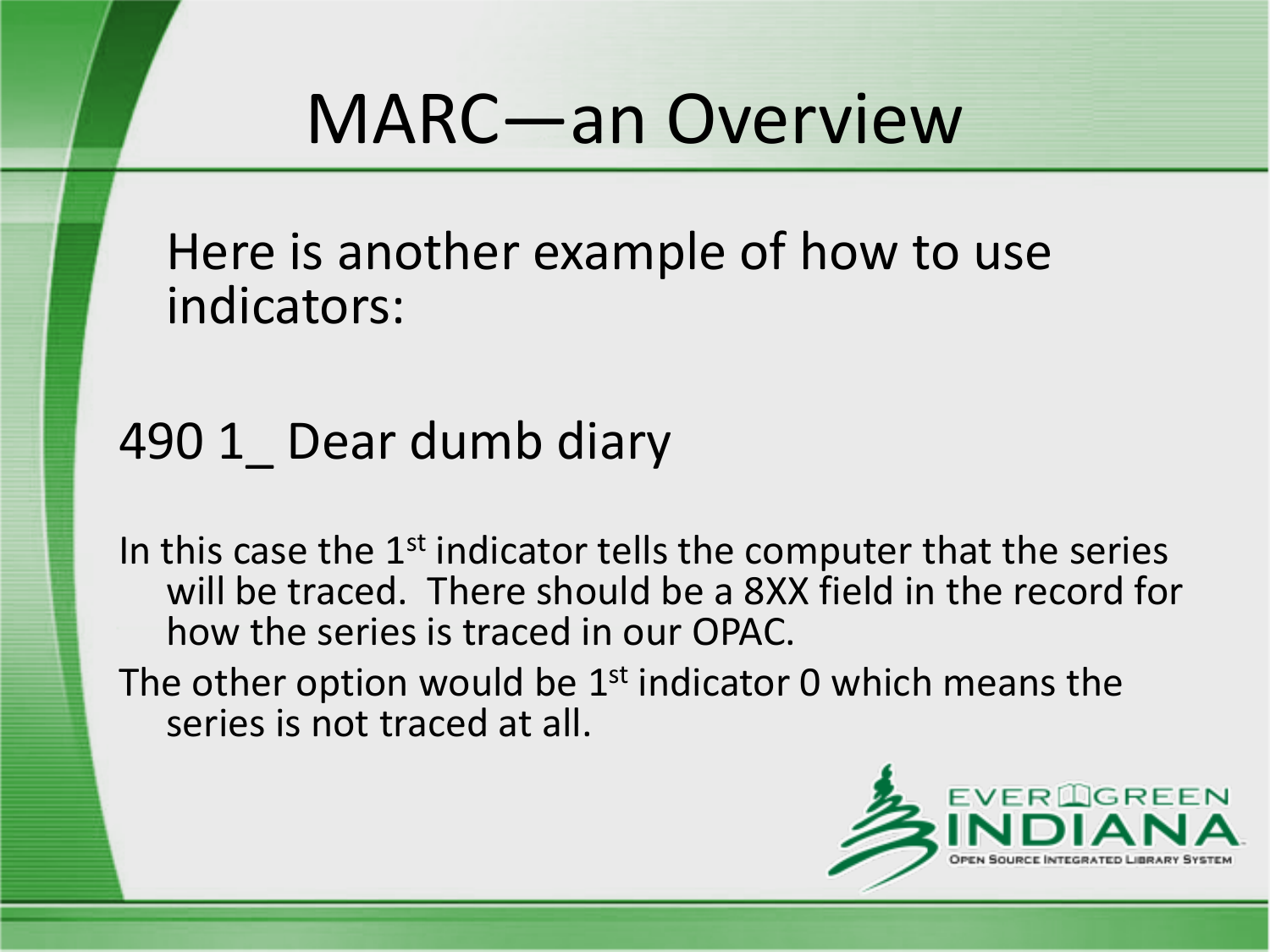Most fields contain several related pieces of information. Each type of data within a field is called a subfield. Each subfield is preceded by a subfield code which tells the computer what type of information is contained.

Fields 001-009 have no subfields.

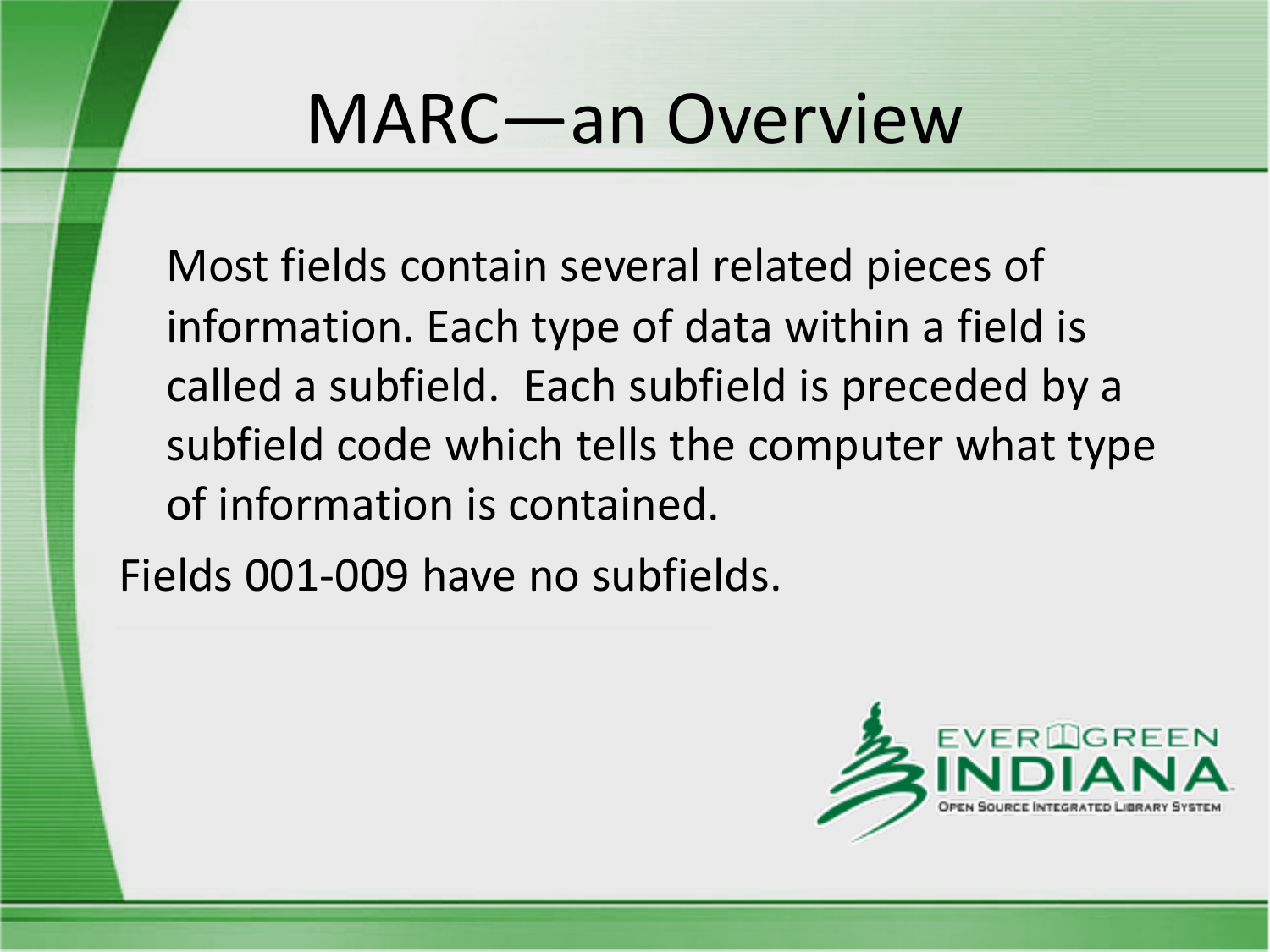Subfield codes are one lowercase letter (or occasionally a number) preceded by a delimiter. A delimiter is a character used to separate subfields. In Evergreen, the delimiter is a dagger (‡) and will show up in blue in the MARC view and the MARC editor.

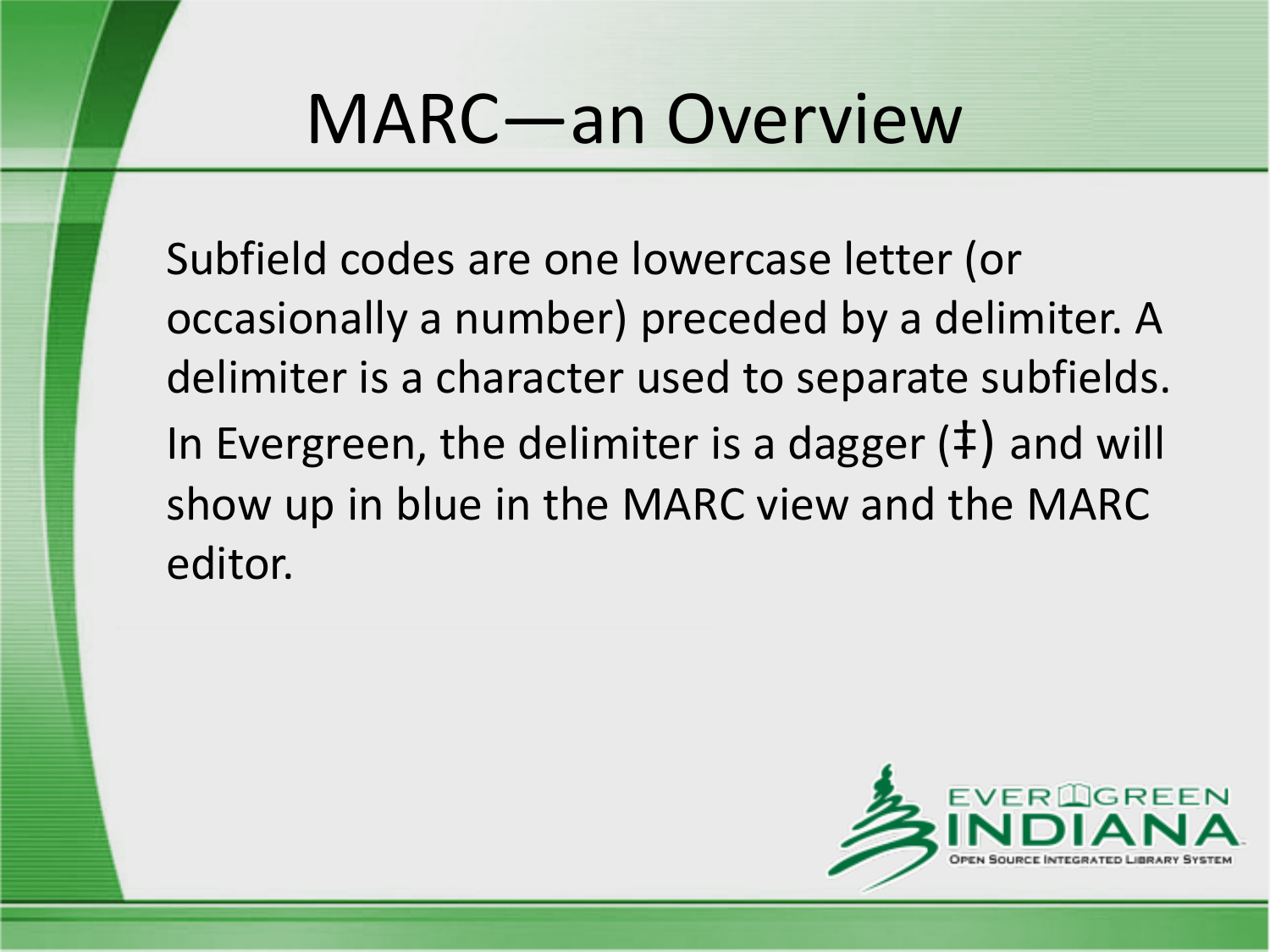For each field in the MARC 21 bibliographic format, the MARC documentation lists and describes the valid subfield codes.

Again you can find these codes using the URL's we have previously given you in this presentation.

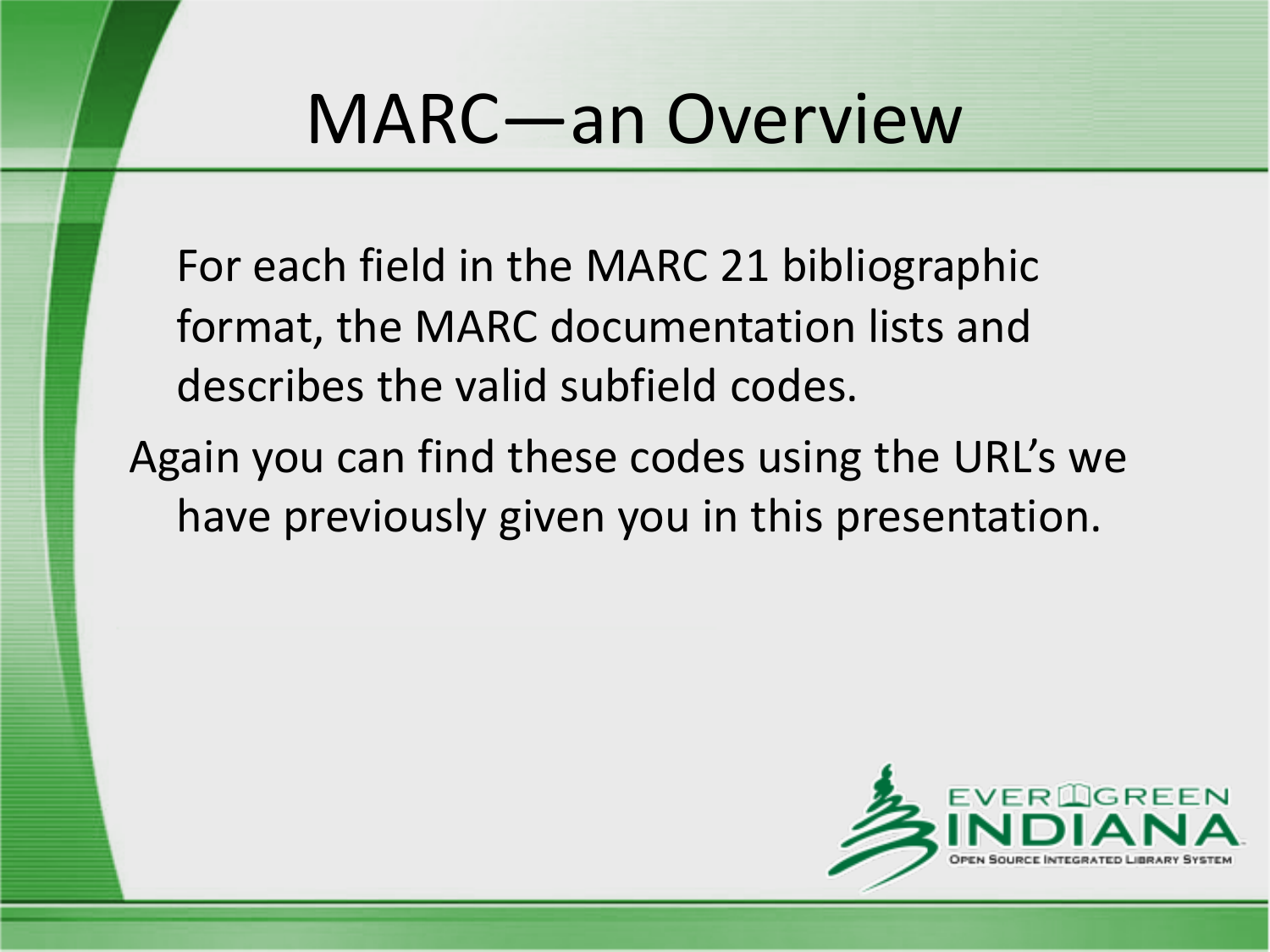Here is an example of how to use subfields:

#### 300 \_\_ ‡a 675 p. : ‡b ill. ; ‡c 24 cm.

Please note that the punctuation in this and all of our other examples is AACR2 required ISBD (**International Standard Bibliographic Description**) punctuation. Please consult your AACR2 manuals for more info.

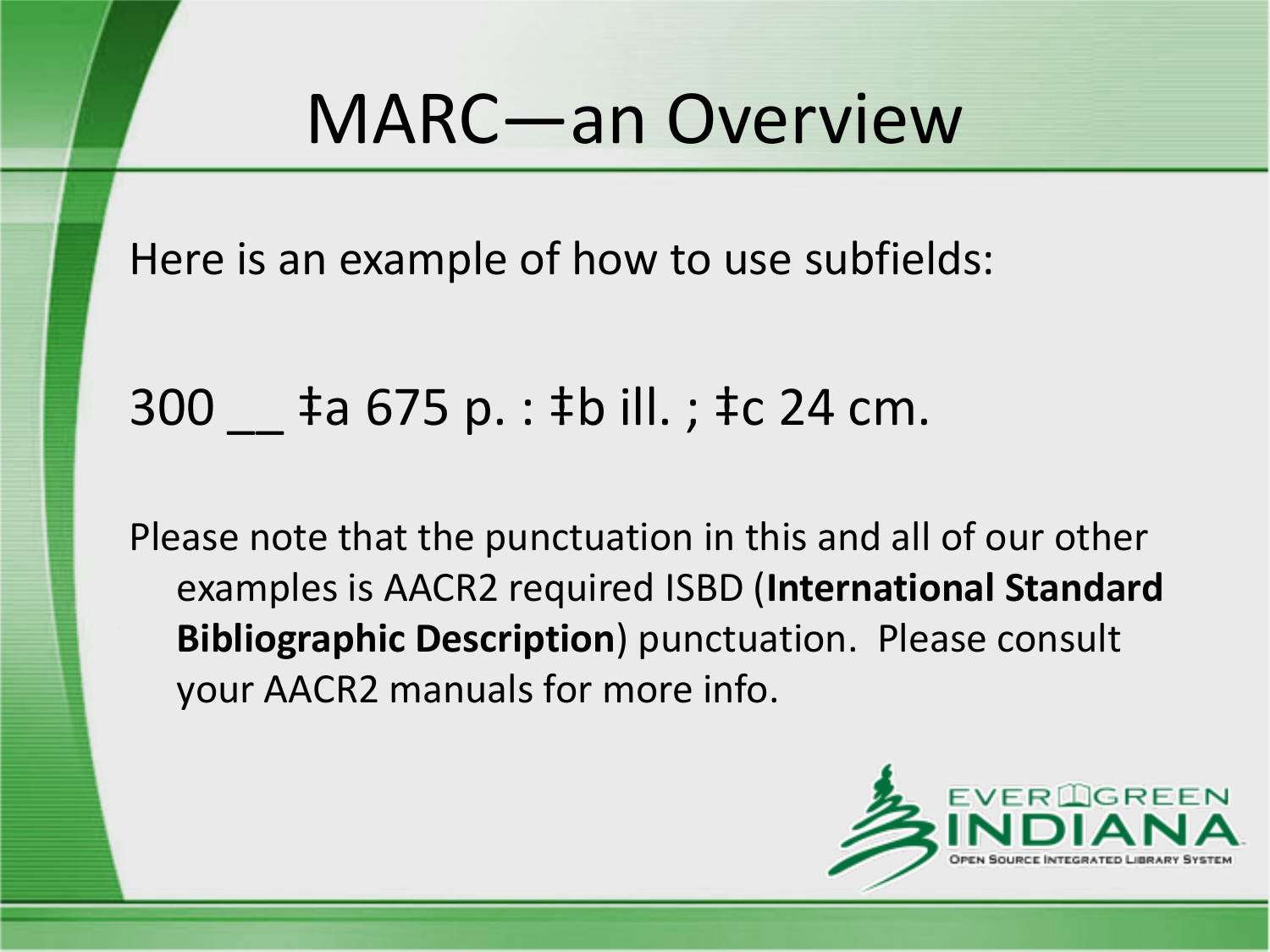Tags, indicators, and subfields are the keys to the MARC 21 notation system. They are used for entering the information required by the AACR2 cataloging rules into MAchine-Readable Cataloging form.

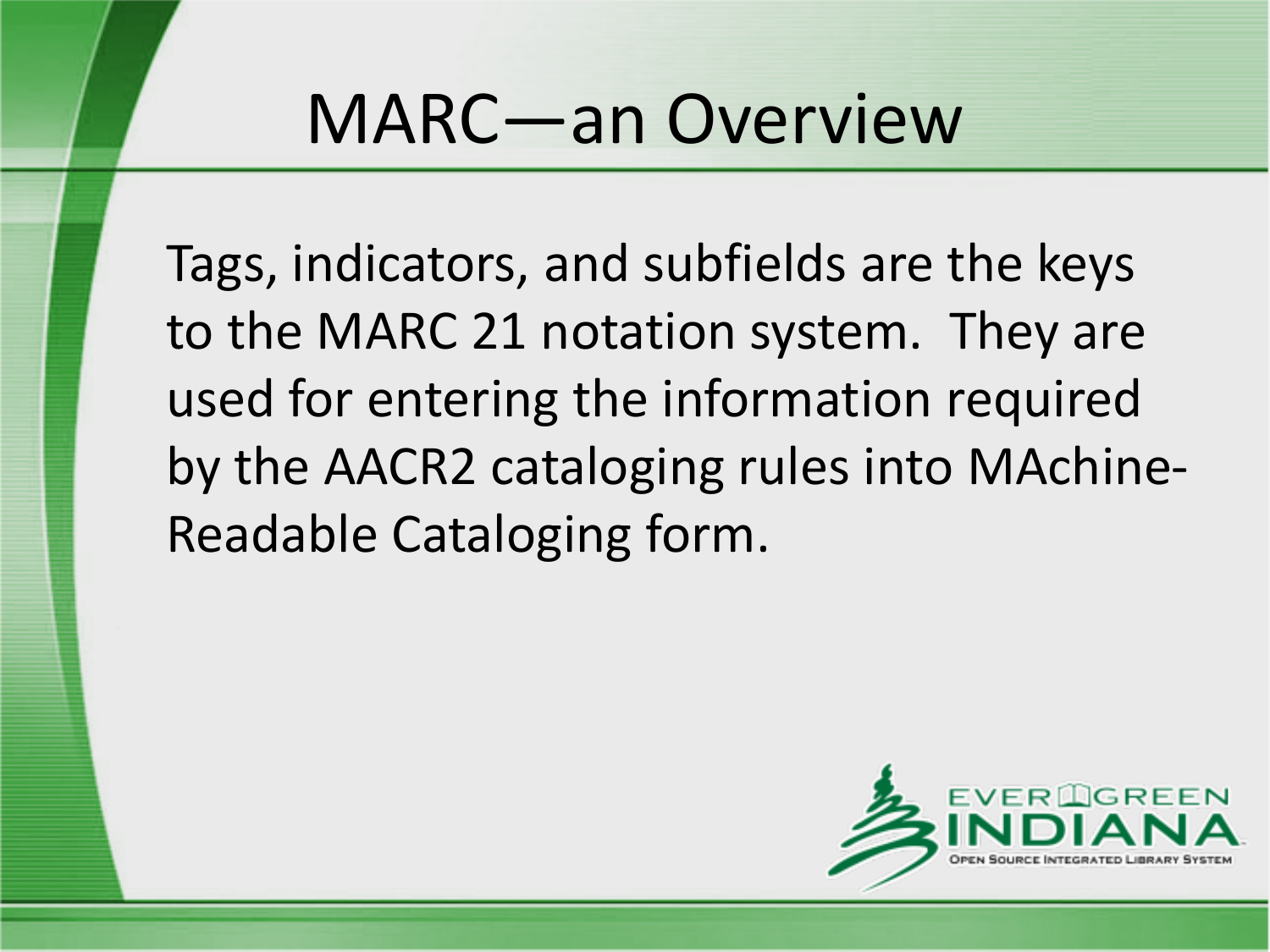General rules for MARC records:

Tags are divided by the hundreds. The basic tags divisions of the MARC 21 are the following:

0xx Control information, numbers, codes.

1xx Main entry.

2xx Title, edition, imprint information.

3xx Physical description.

490 Series information as found on item.

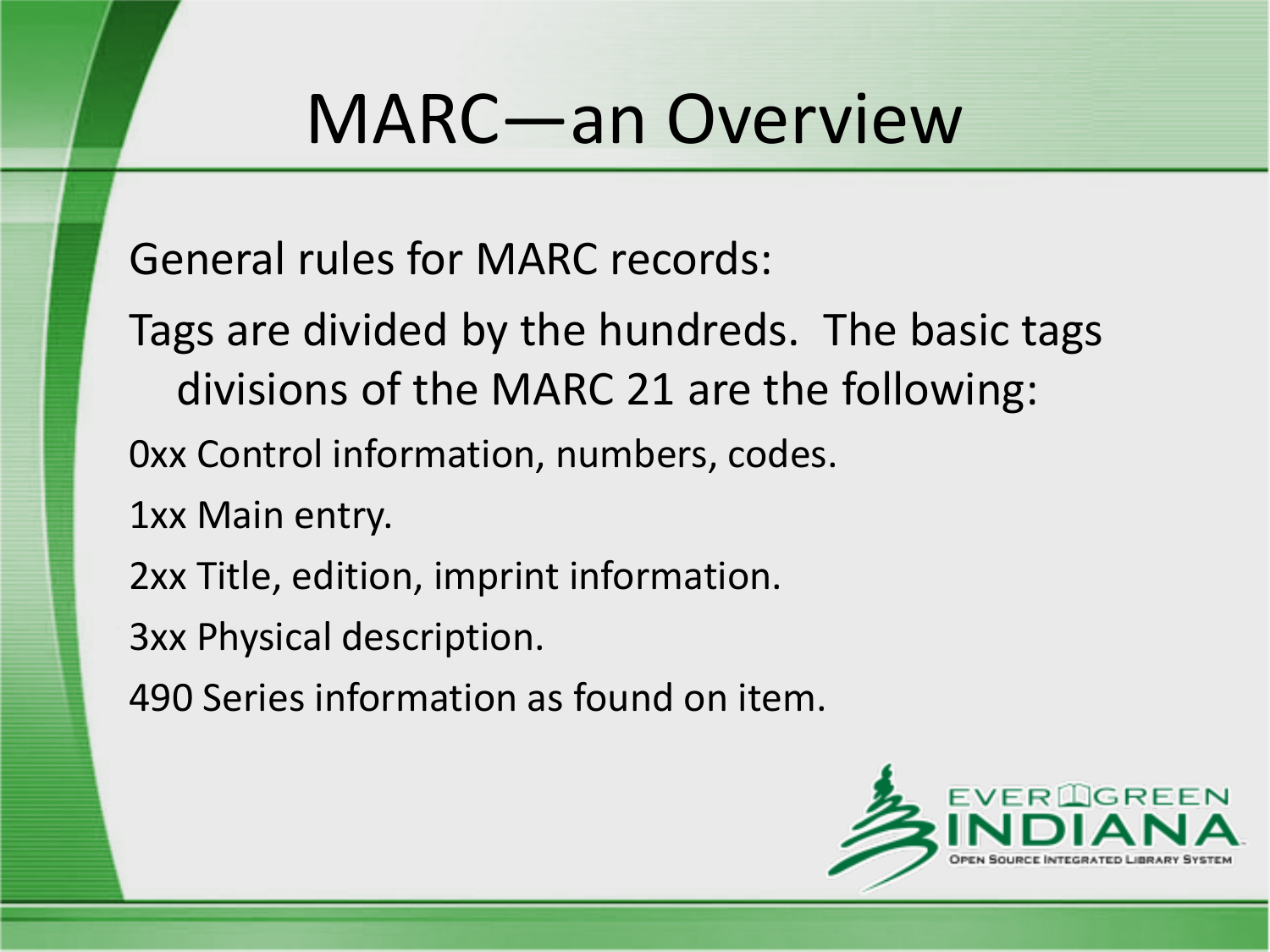5xx Notes.

6xx Subject added entries.

7xx Added entries other than subject or series.

8xx Series added entries.

9xx Locally defined fields. (The only 9xx fields which should be in Evergreen Indiana records are the 994 and the 901)

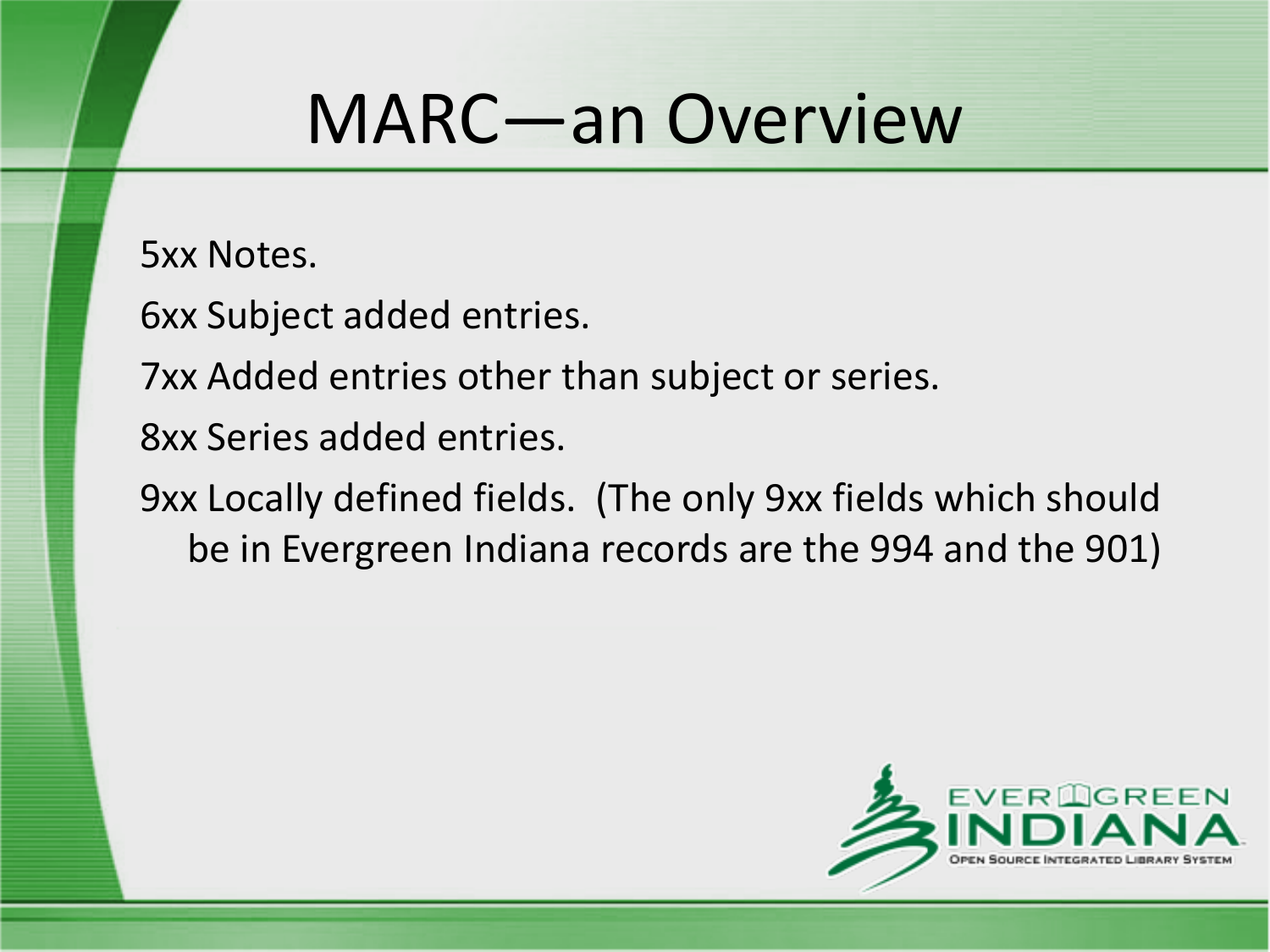X9Xs in each of these groups -- 09X, 59X, etc. -- are also reserved for local use, except 490.)

However, by Evergreen Indiana Cataloging standards, 590 and 690 fields may not be used. Information stored in the 590 fields should be moved to copy notes. 690 fields are not allowed and subject headings should be translated into valid LCSH headings.

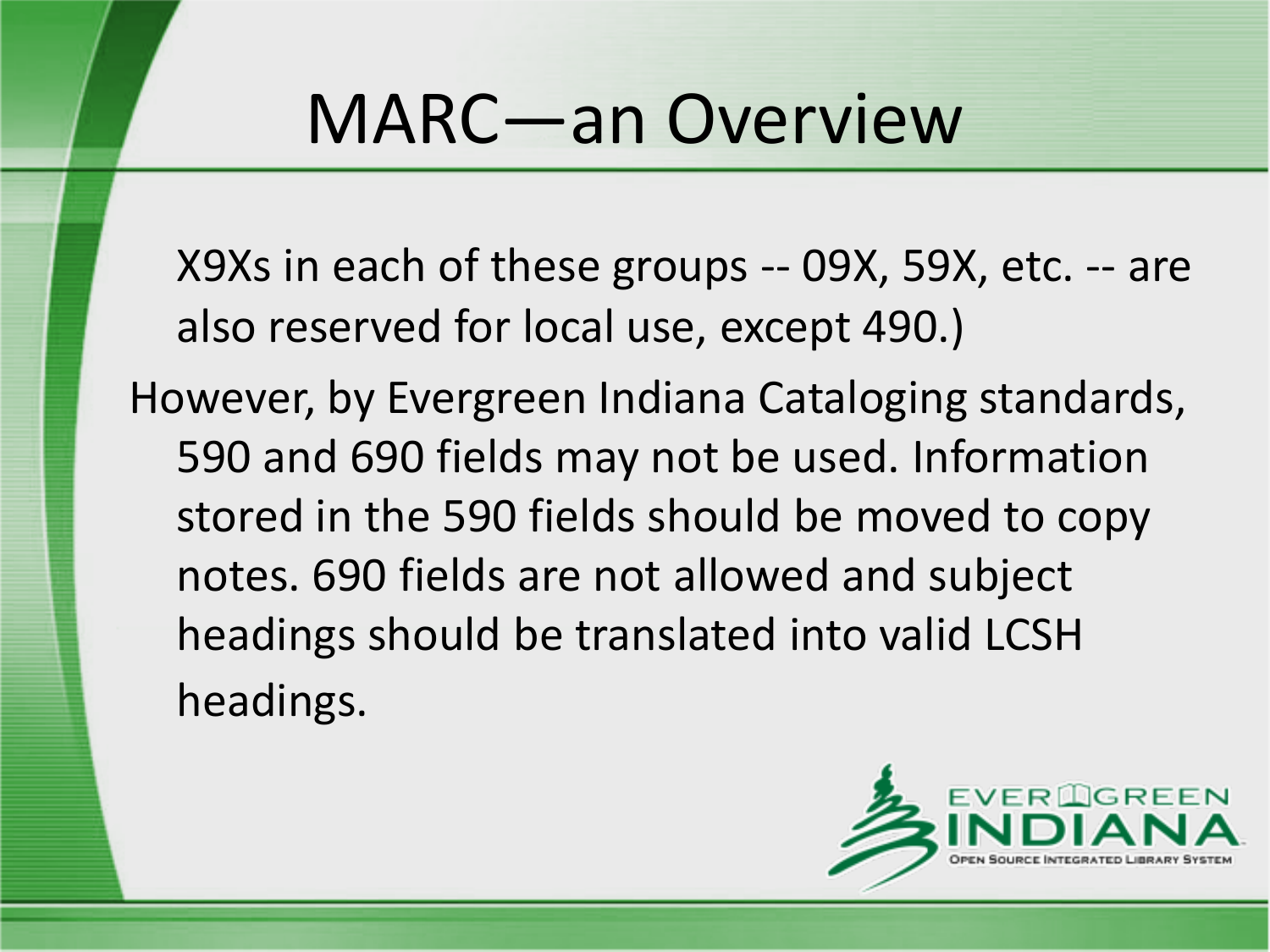Access points: Main entries, subject headings and other added entries are very important parts of the MARC records. These are the ways that people will look up bibliographic records in an OPAC unless they are searching by keyword. In the traditional card catalog, each of these access points was represented by a separate card filed in the card catalog.

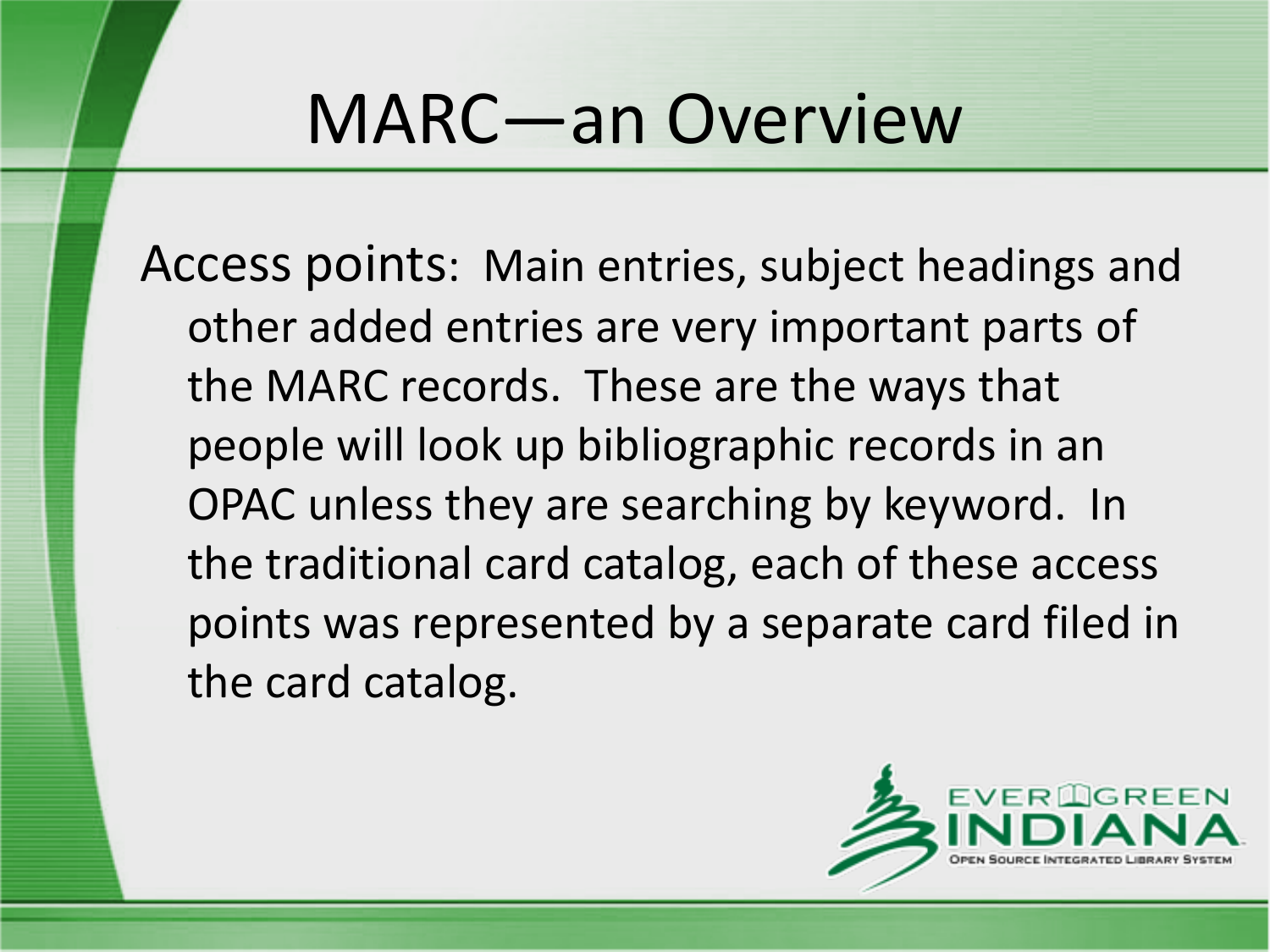Most access points are in the following fields:

- 1xx Main entry.
- 6xx Subject added entries.
- 7xx Added entries other than subject or series.
- 8xx Series added entries.

All of the fields are under authority control.

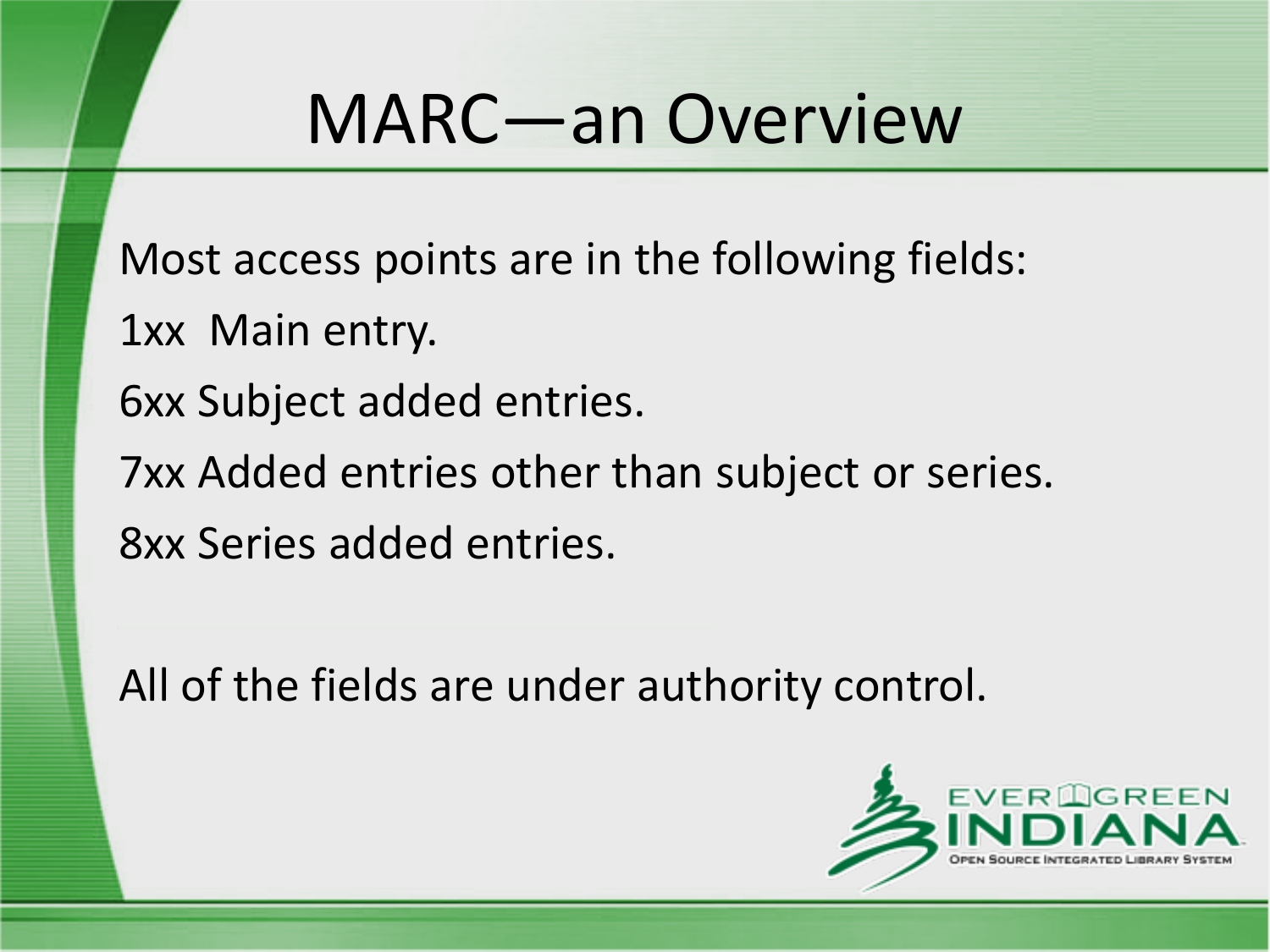What is authority control?

Authority Control is following a recognized or established form for the entry. Usually the cataloger selects a subject or name heading from a list of approved headings.

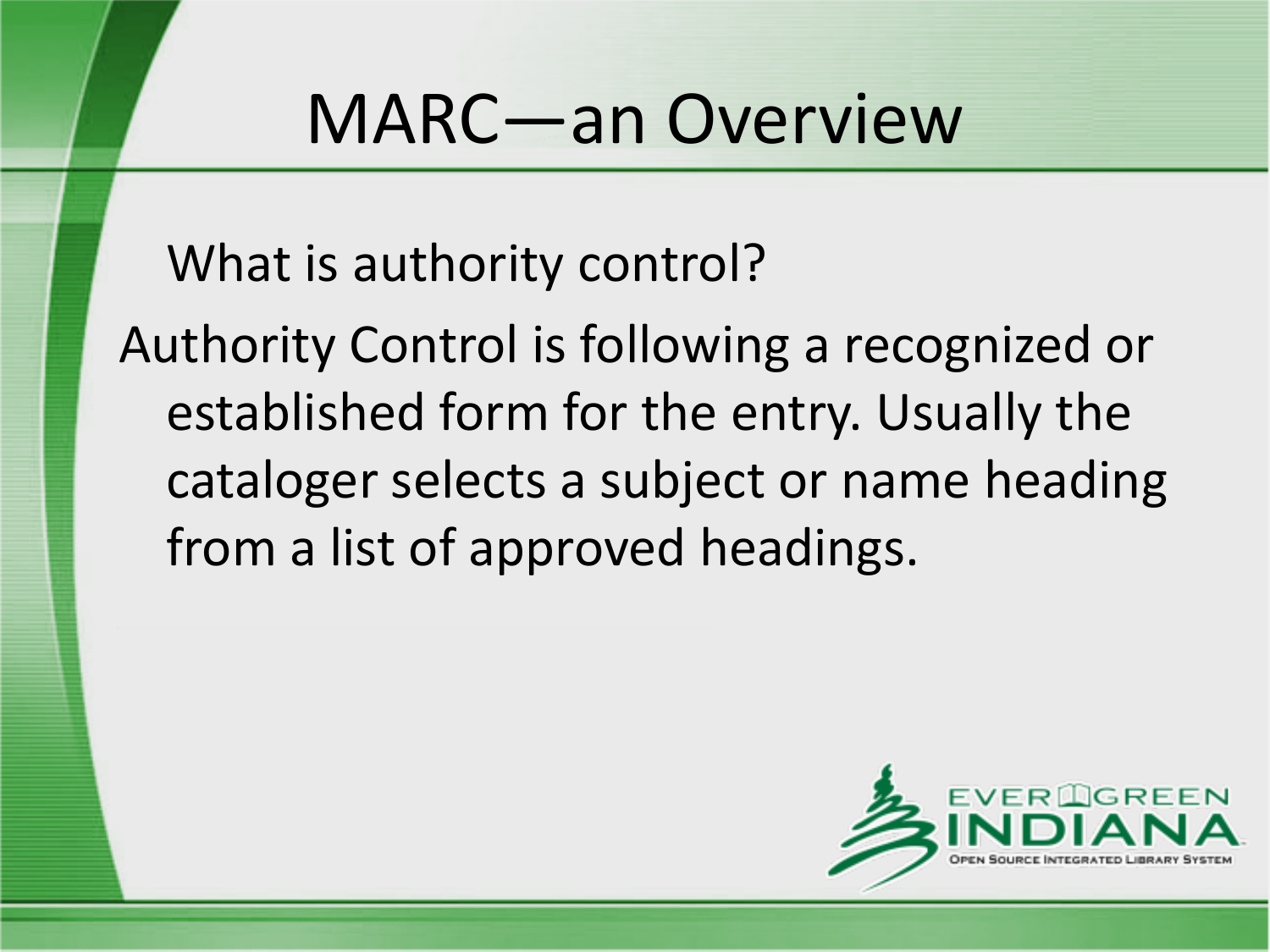For example:

If a cataloger sometimes uses "Getty Museum" and other times uses "J. Paul Getty Museum" as headings in a catalog, the library user will have a difficult time finding all the books on that subject.

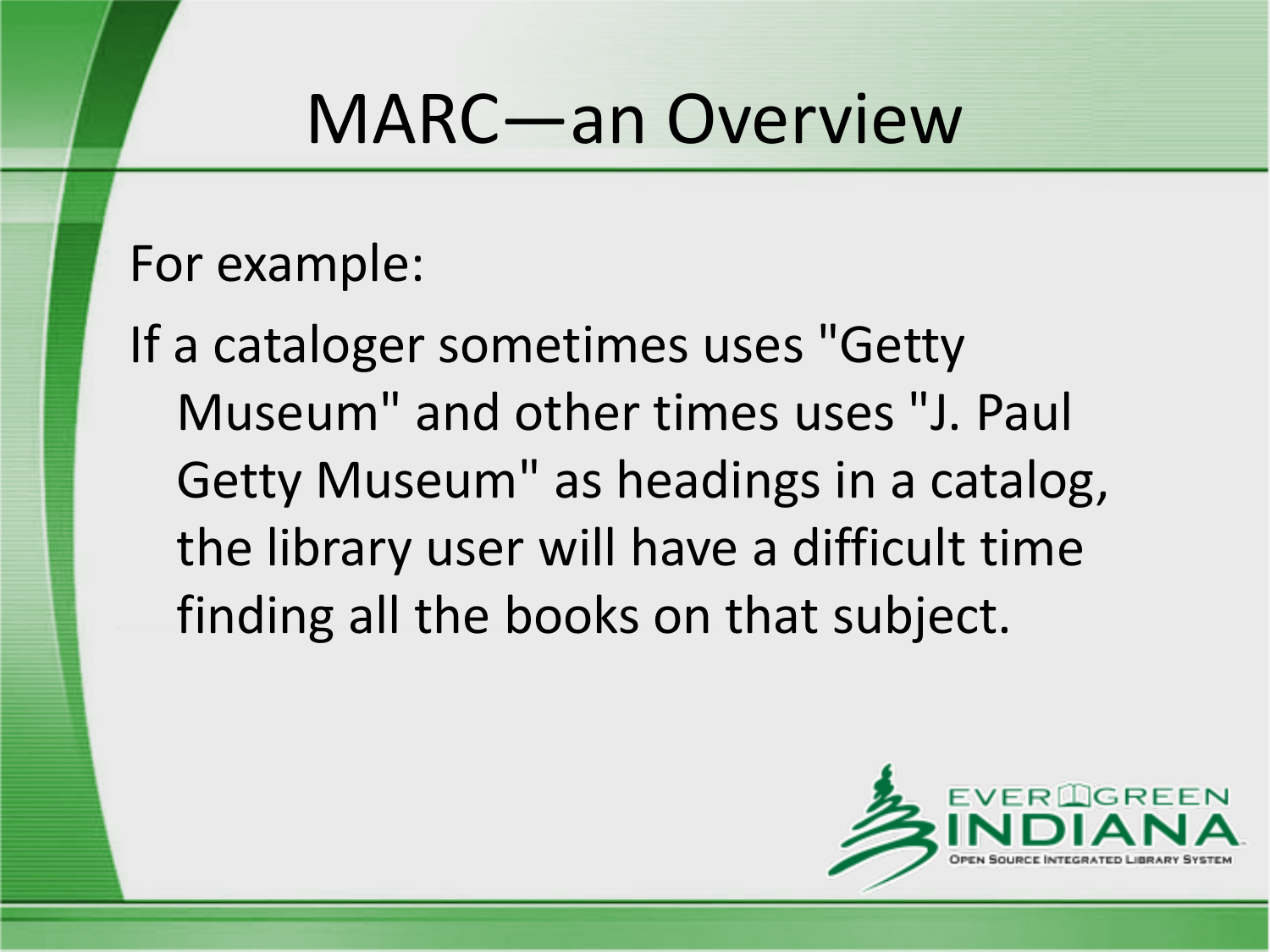If a cataloger follows the Library of Congress's list of established forms for names, he or she will use the heading "J. Paul Getty Museum."

If a cataloger is always consistent, the patrons will always be able to find the heading and the cataloger will not have to try to remember what was used before.

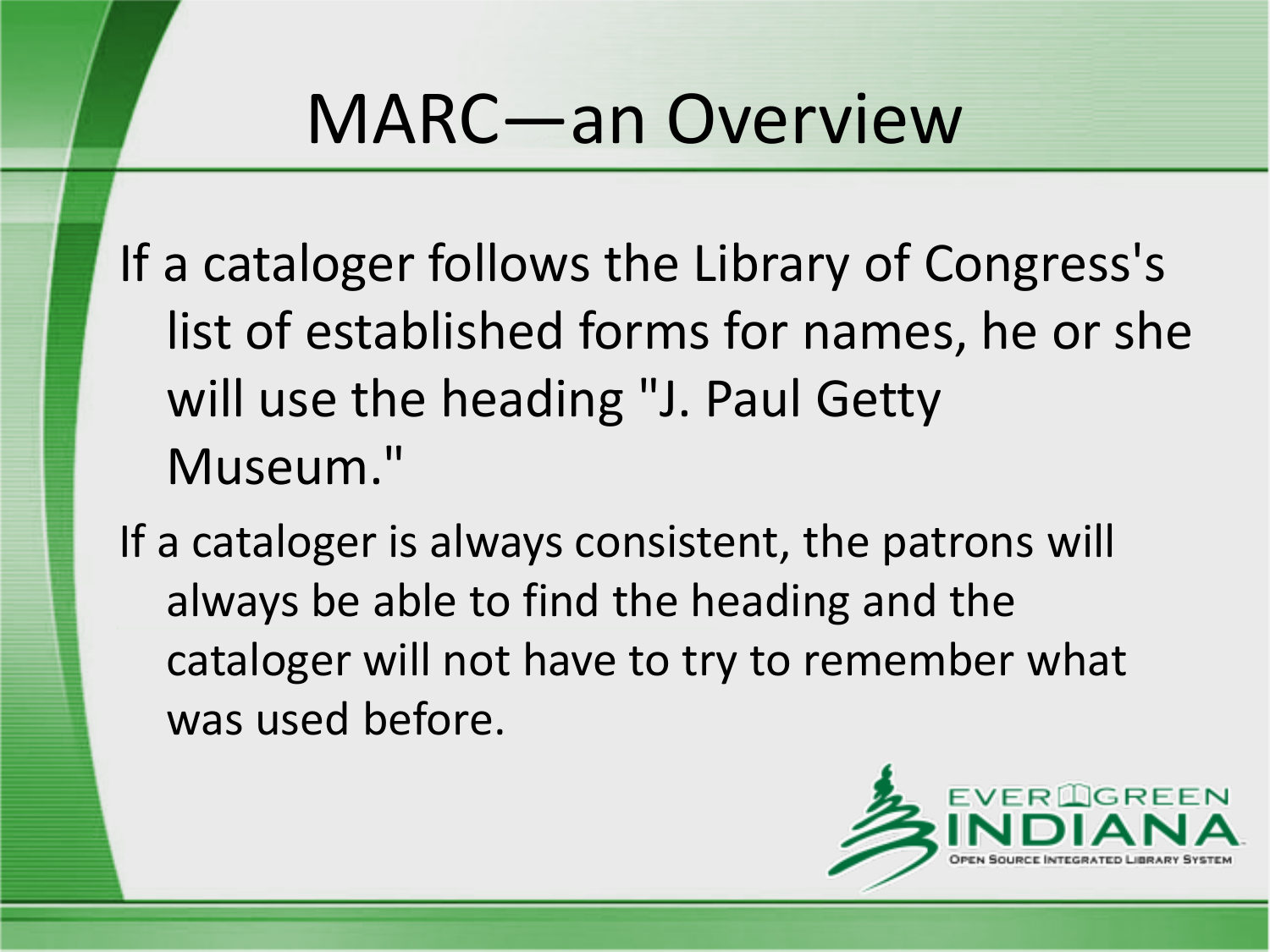The best source for authority records is the Library of Congress Authority files.

Here is the link for the Library of Congress Authority files:

[http://authorities.loc.gov.](http://authorities.loc.gov/)

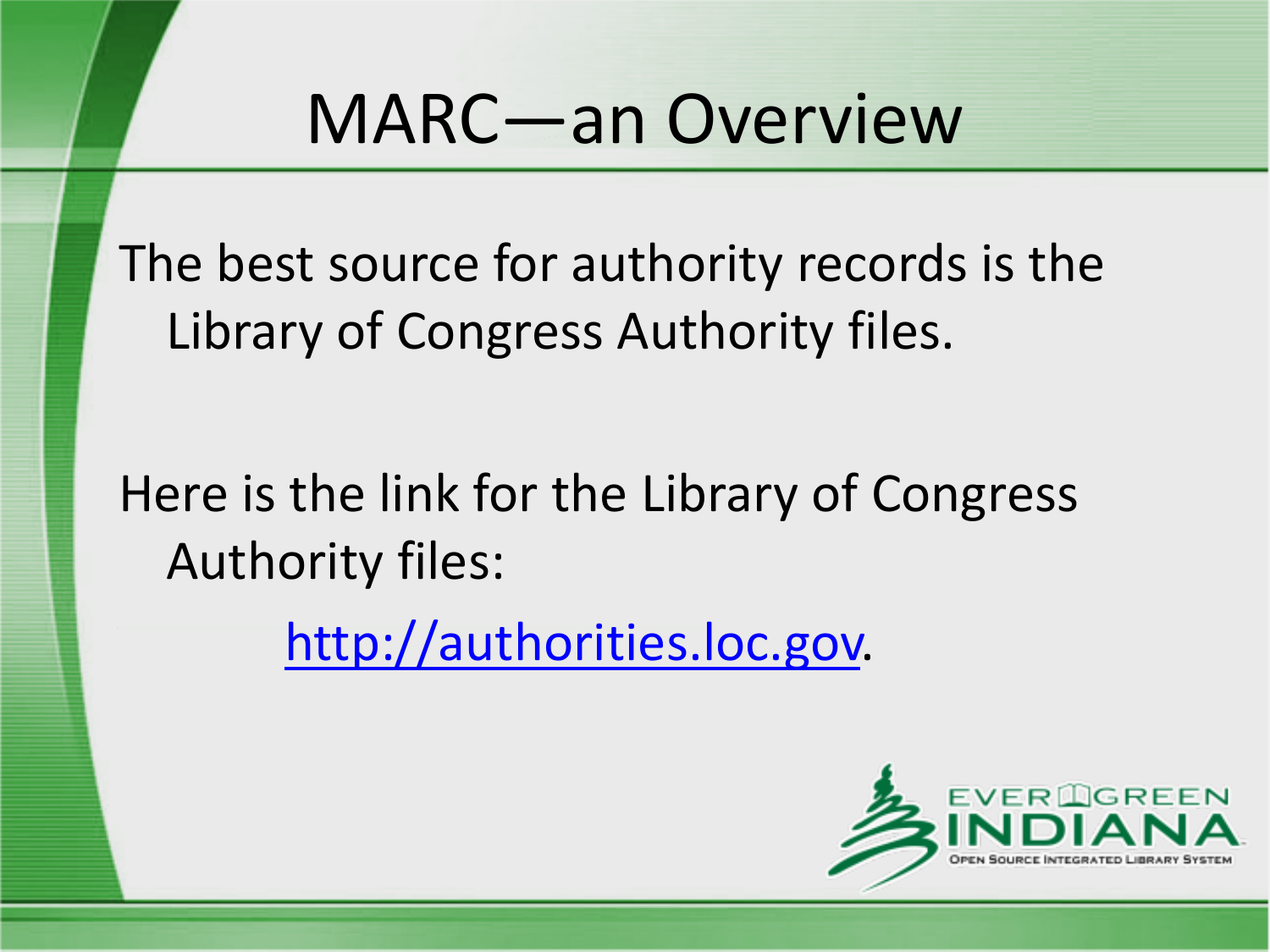Up to this point in the presentation we have been talking about the variable fields.

- There is a second part of the MARC record the Fixed Fields, also called the 008 field in some systems.
- In Evergreen, we have both the fixed fields and the 008 field.

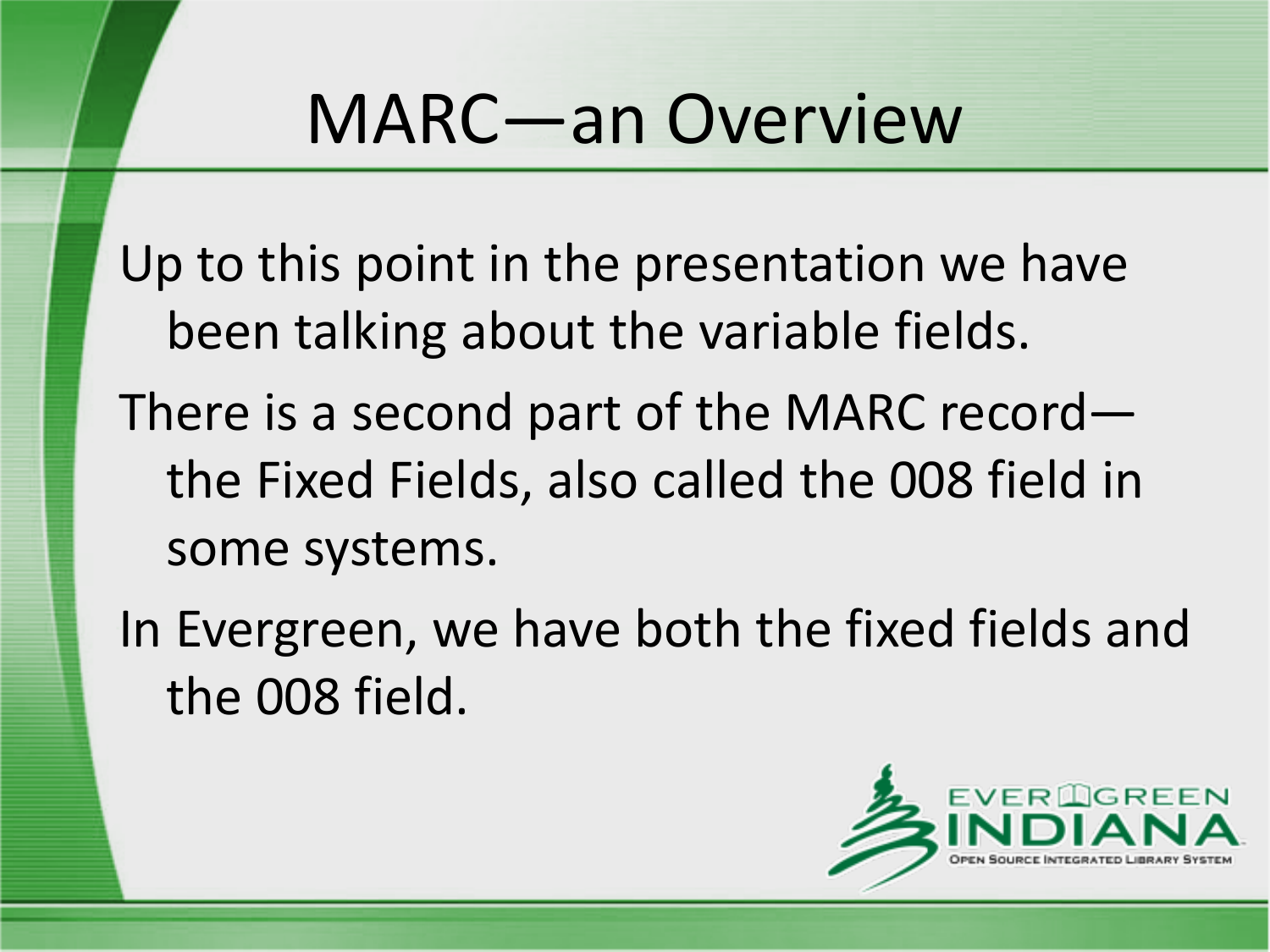Unless you are an expert in counting characters in a field, in Evergreen it is much easier to edit the fixed fields than the 008 tag. However, editing the 008 tag as such is perfectly acceptable.

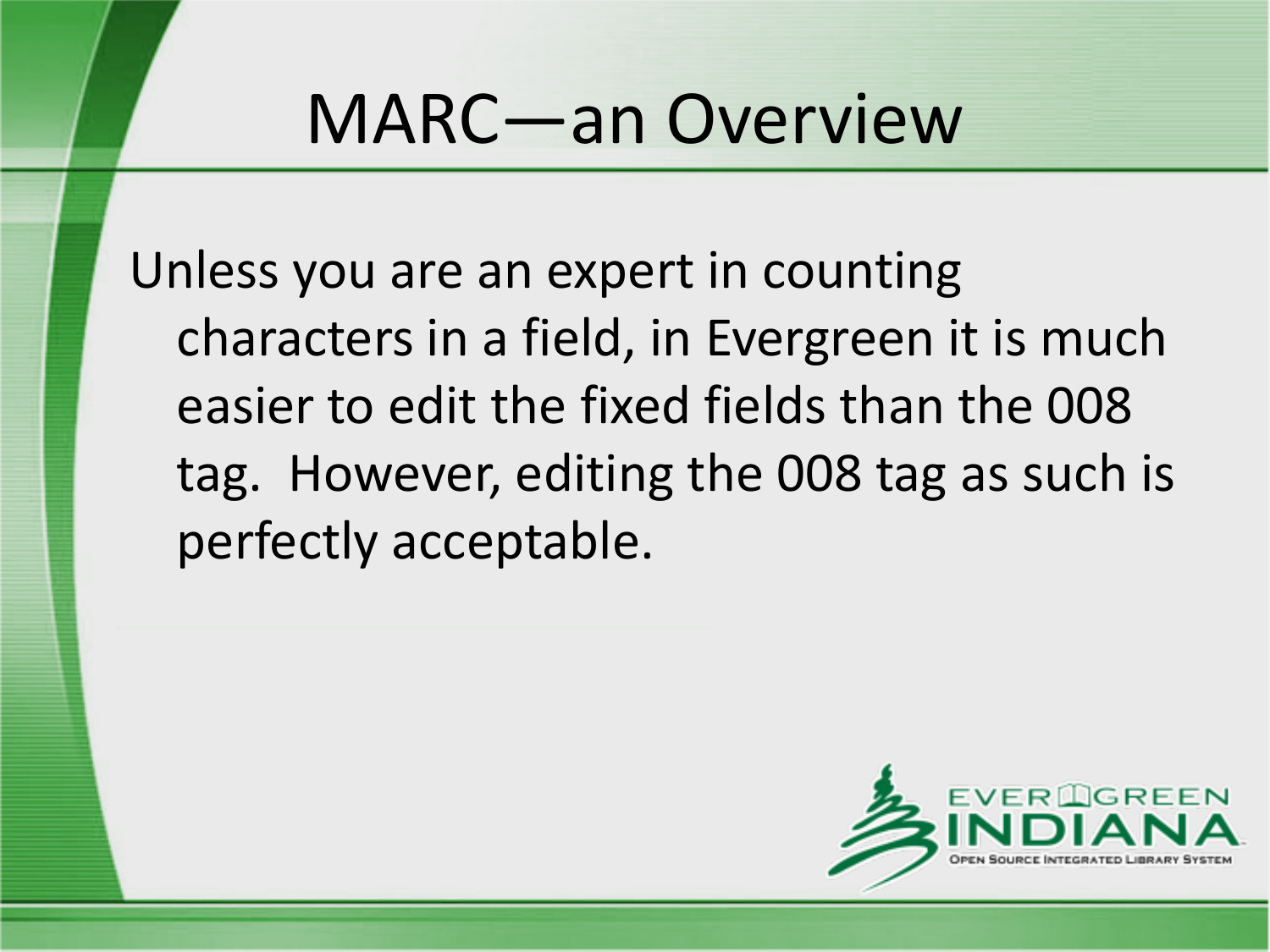The 008 field is called fixed due to the fact that it is always 40 characters in length. The information entered in these fields is assigned certain codes depending on which MARC format being used. Hence the name Fixed Field.

Some of the codes are uniform across the formats, while other are unique to a specific format.

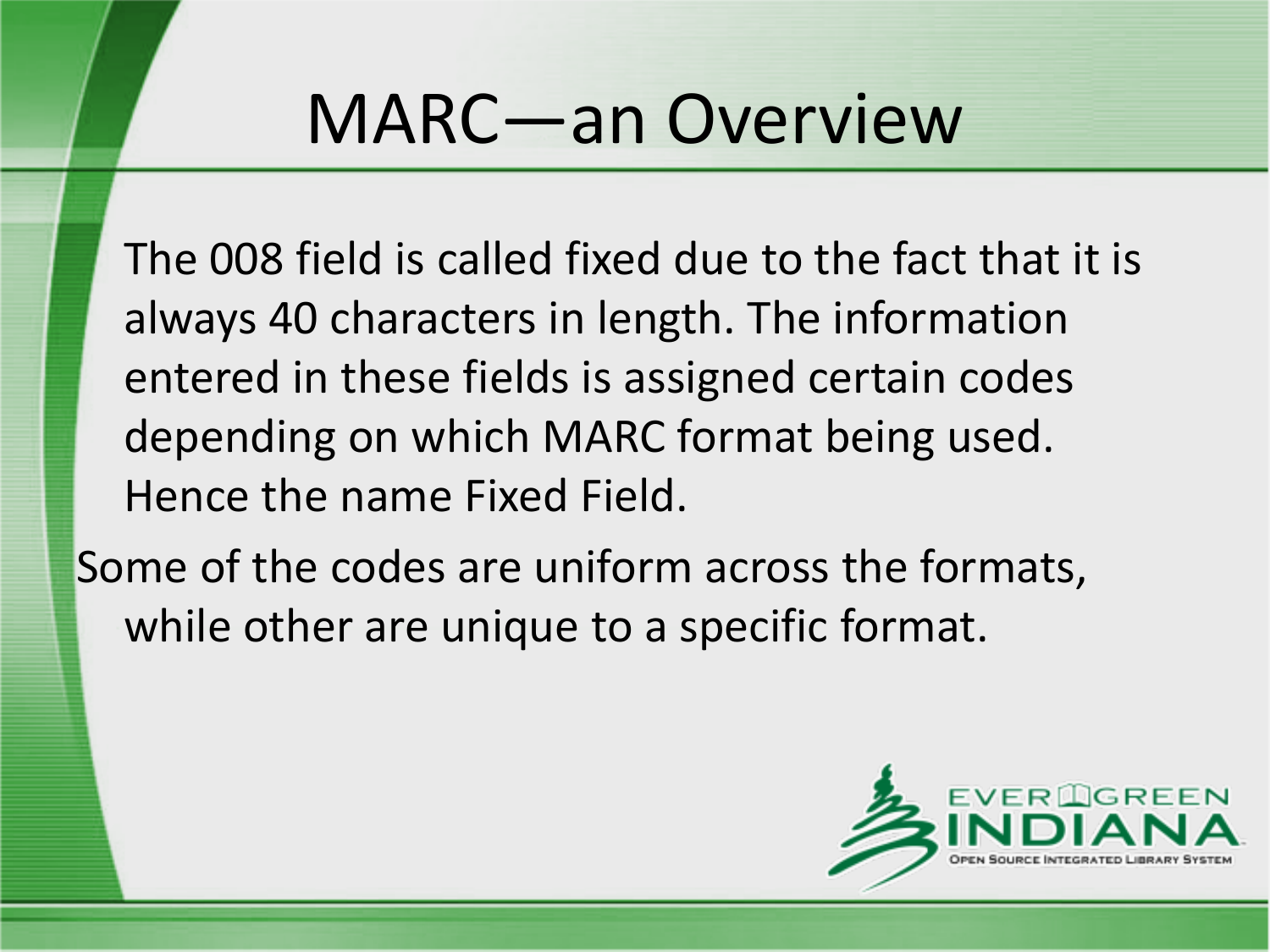For example, the codes for the country of publication are always the same as are the codes for publication dates.

However, the code for literary format is only in the MARC format for books. The code for whether a movie is live-action or animated is only found in the MARC format for videos.

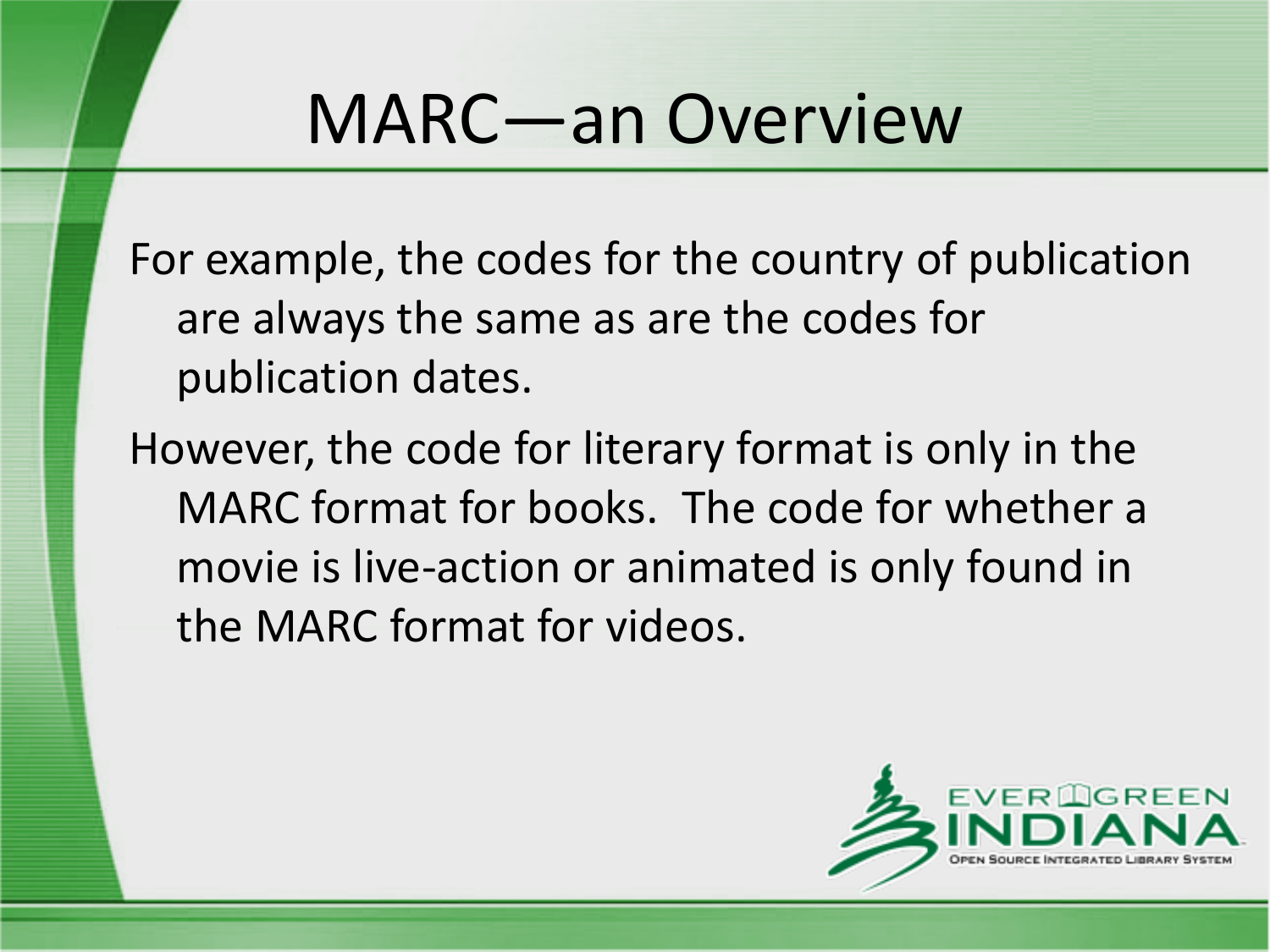Since each format has its unique codes, we are not going to go into much depth today on fixed fields. You can find more information on the various fixed field codes at the URL's previously given in this presentation.

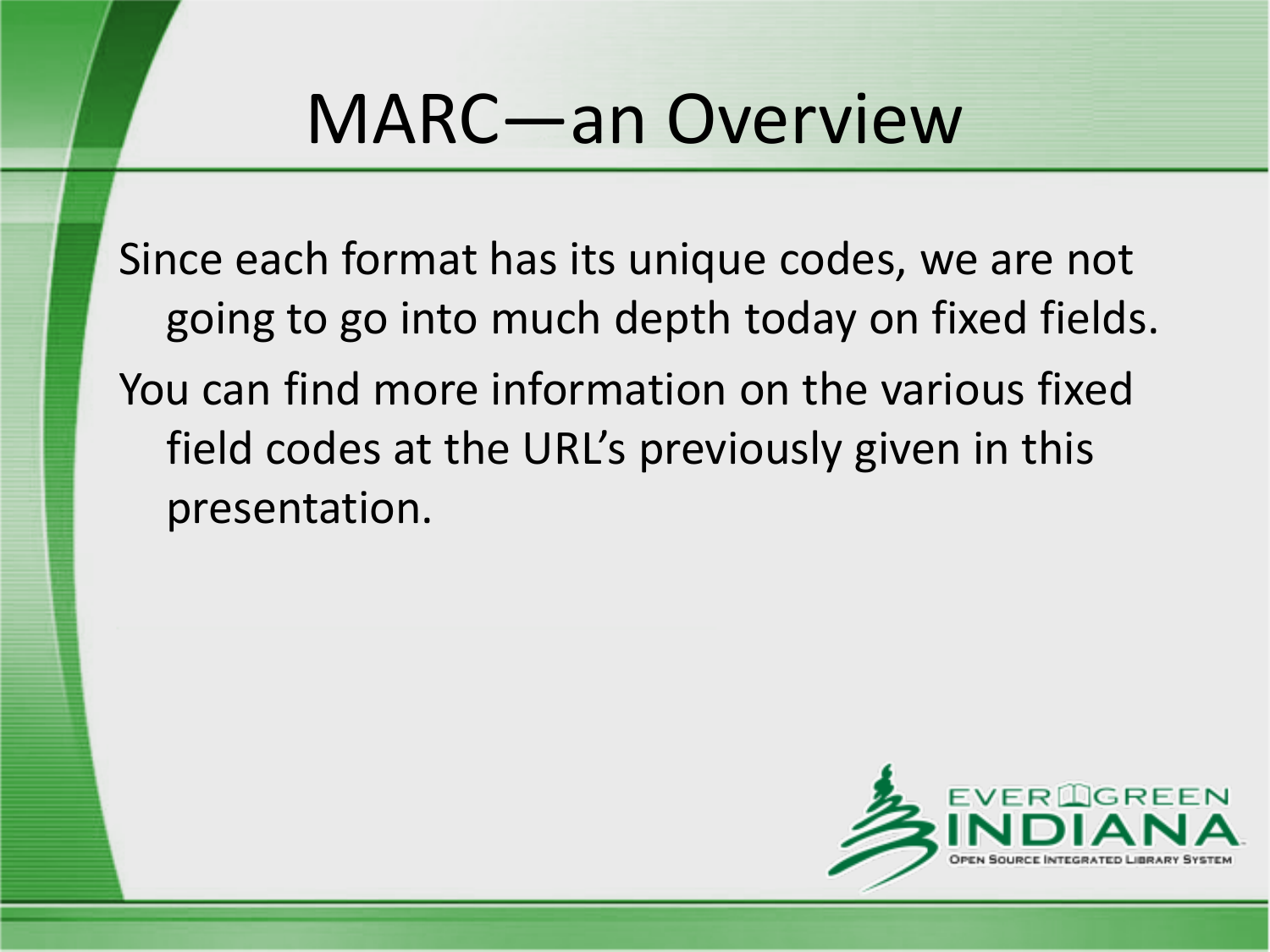How can you learn more about MARC formats? Use the two URL's we have previously listed. Here they are again: Library of Congress: <http://www.loc.gov/marc/> OCLC: <http://www.oclc.org/bibformats/en/>

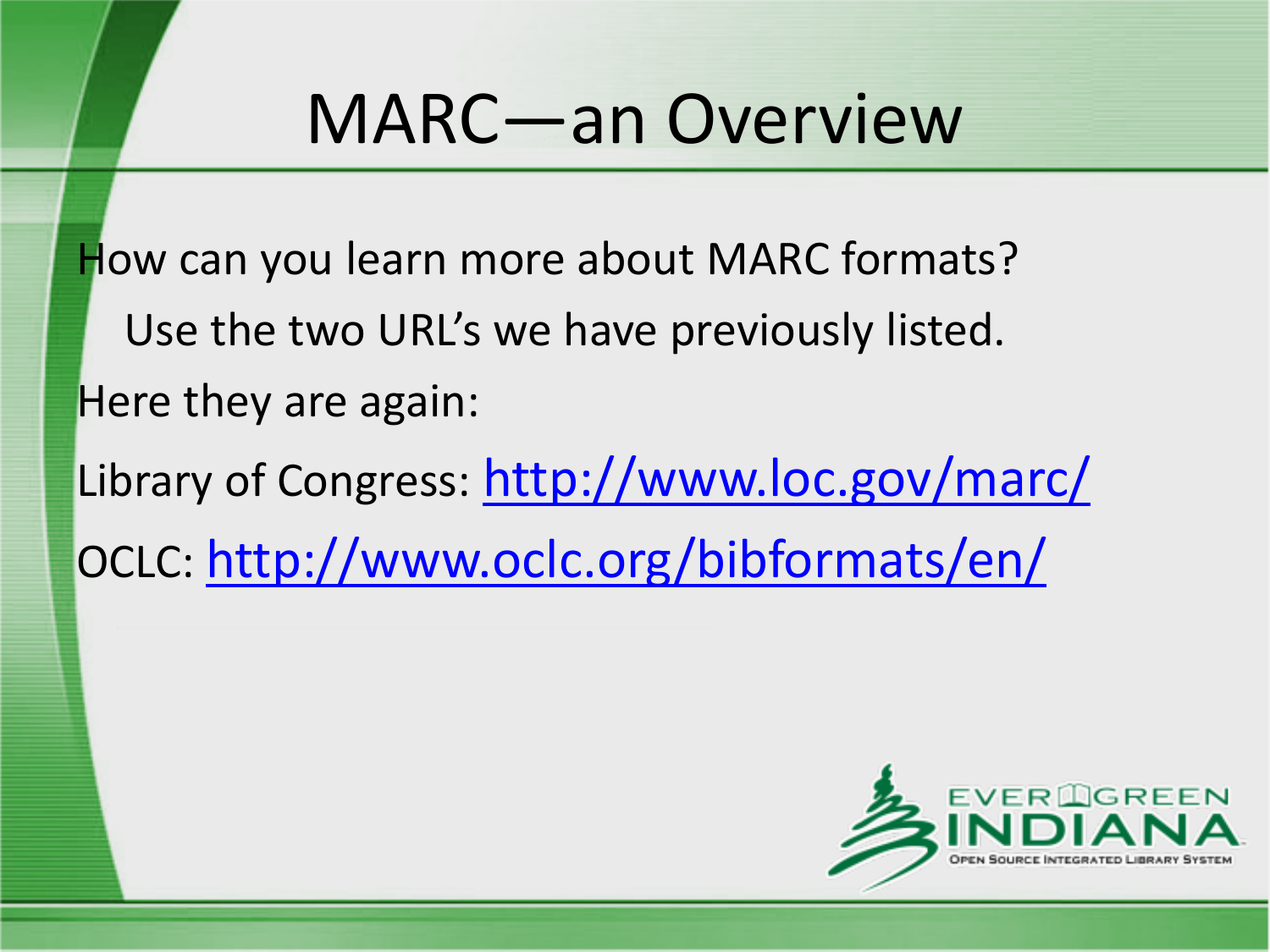Take classes offered by INCOLSA. They are reintroducing their MARC workshops this fall. To find out more information, go to the INCOLSA website at <http://www.incolsa.net/>

Click on the calendar and look at the list of classes scheduled. You may register for any class listed by clicking on the class.

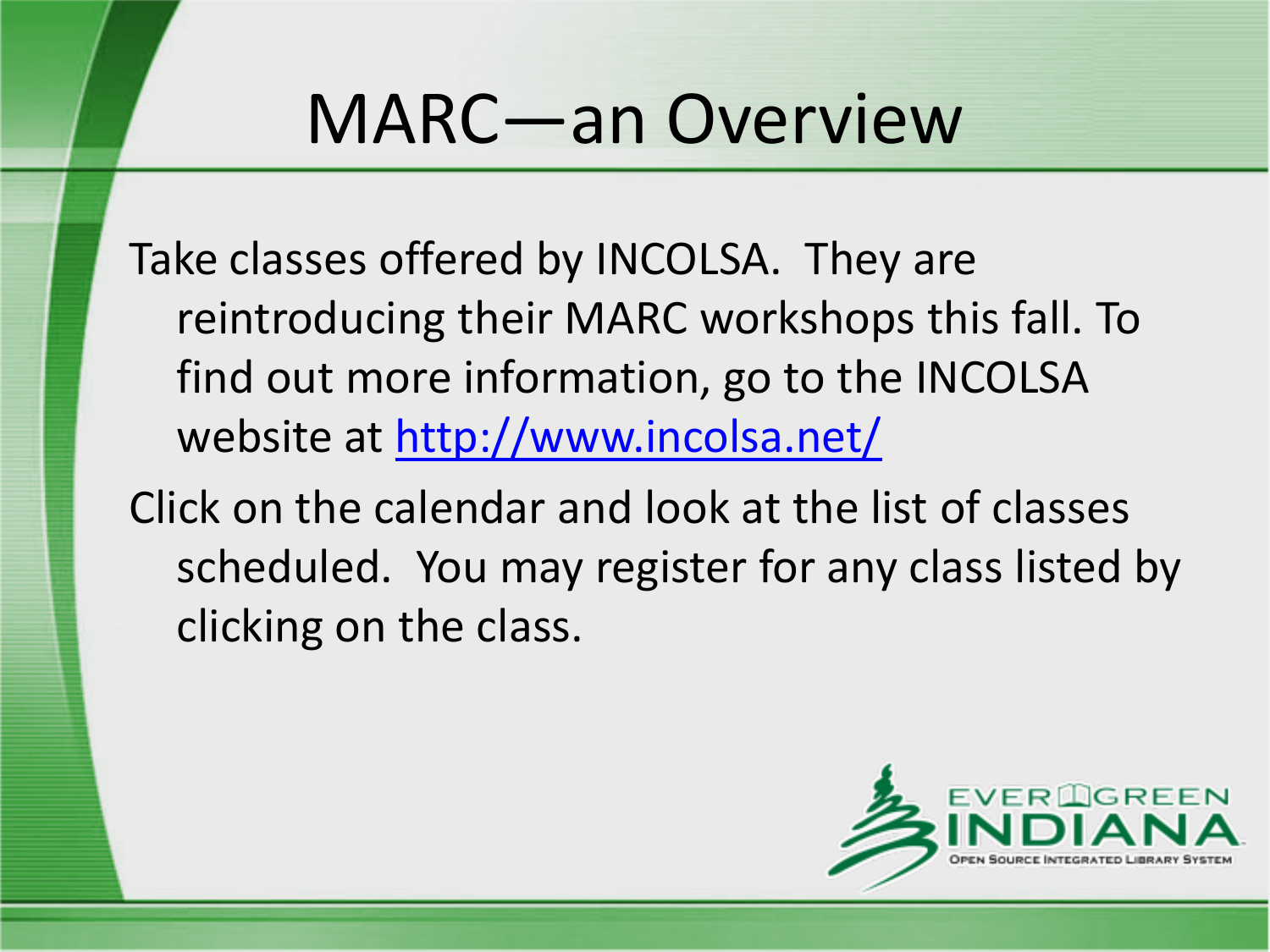Make sure you have the books listed in your Evergreen Indiana Cataloging Procedures Guide. You can order the MARC 21 Bibliographic Standards from the Library of Congress. You can order AACR2 from the American Library Association.

Use your Evergreen Indiana Cataloging Listserv to ask questions. One of the Cataloging Committee members or other EI colleagues will be happy to answer those questions and will work with you.